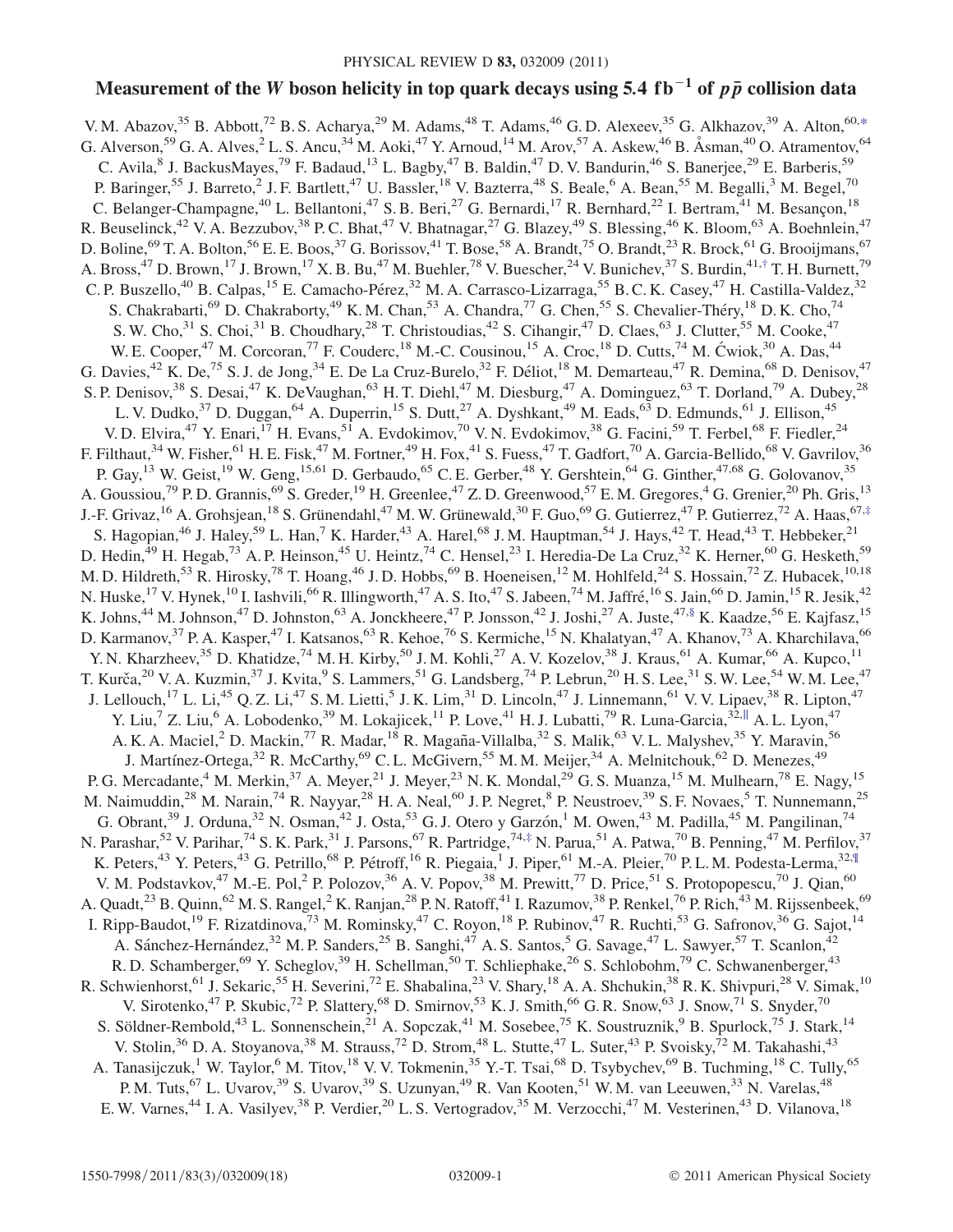P. Vint,<sup>42</sup> P. Vokac,<sup>10</sup> H. D. Wahl,<sup>46</sup> M. H. L. S. Wang,<sup>68</sup> J. Warchol,<sup>53</sup> G. Watts,<sup>79</sup> M. Wayne,<sup>53</sup> M. Weber,<sup>47,\*\*</sup>

L. Welty-Rieger,<sup>50</sup> A. White,<sup>75</sup> D. Wicke,<sup>26</sup> M. R. J. Williams,<sup>41</sup> G. W. Wilson,<sup>55</sup> S. J. Wimpenny,<sup>45</sup> M. Wobisch,<sup>57</sup>

D. R. Wood,<sup>59</sup> T. R. Wyatt,<sup>43</sup> Y. Xie,<sup>47</sup> C. Xu,<sup>60</sup> S. Yacoob,<sup>50</sup> R. Yamada,<sup>47</sup> W.-C. Yang,<sup>43</sup> T. Yasuda,<sup>47</sup> Y. A. Yatsunenko,<sup>35</sup>

Z. Ye,<sup>47</sup> H. Yin,<sup>47</sup> K. Yip,<sup>70</sup> S. W. Youn,<sup>47</sup> J. Yu,<sup>75</sup> S. Zelitch,<sup>78</sup> T. Zhao,<sup>79</sup> B. Zhou,<sup>60</sup> J. Zhu,<sup>60</sup> M. Zielinski,<sup>68</sup>

D. Zieminska, $51$  and L. Zivkovic<sup>67</sup>

(D0 Collaboration)

<sup>1</sup>Universidad de Buenos Aires, Buenos Aires, Argentina  $^{1}$ Universidad de Buenos Aires, Buenos Aires, Argentina<br> $^{2}I$ AEEV, Centre Prasileiro de Pesquisas Eísiags, Pio de Japair

LAFEX, Centro Brasileiro de Pesquisas Físicas, Rio de Janeiro, Brazil<br><sup>3</sup> Universidade de Estado do Rio de Janeiro, Rio de Janeiro, Brazil

 $3$ Universidade do Estado do Rio de Janeiro, Rio de Janeiro, Brazil

 $^{4}$ Universidade Federal do ABC, Santo André, Brazil

<sup>5</sup>Instituto de Física Teórica, Universidade Estadual Paulista, São Paulo, Brazil

<sup>6</sup>Simon Fraser University, Vancouver, British Columbia, and York University, Toronto, Ontario, Canada

University of Science and Technology of China, Hefei, People's Republic of China<br><sup>8</sup>Universidad de los Andes, Bogotá, Colombia

 $^9$ Charles University, Faculty of Mathematics and Physics, Center for Particle Physics, Prague, Czech Republic

Charles University, Faculty of Mathematics and Physics, Center for Particle Physics, Prague, Czech Republic <sup>10</sup>Czech Technical University in Prague, Prague, Czech Republic <sup>11</sup>Center for Particle Physics, Institute of Physics, Academy of Sciences of the Czech Republic, Prague, Czech Republic <sup>12</sup>Universidad San Francisco de Quito, Quito, Ecuador <sup>13</sup>LPC, Universite´ Blaise Pascal, CNRS/IN2P3, Clermont, France <sup>14</sup>LPSC, Universite´ Joseph Fourier Grenoble 1, CNRS/IN2P3, Institut National Polytechnique de Grenoble, Grenoble, France <sup>15</sup>CPPM, Aix-Marseille Universite´, CNRS/IN2P3, Marseille, France <sup>16</sup>LAL, Universite´ Paris-Sud, CNRS/IN2P3, Orsay, France <sup>17</sup>LPNHE, Universite´s Paris VI and VII, CNRS/IN2P3, Paris, France <sup>18</sup>CEA, Irfu, SPP, Saclay, France <sup>19</sup>IPHC, Universite´ de Strasbourg, CNRS/IN2P3, Strasbourg, France <sup>20</sup>IPNL, Universite´ Lyon 1, CNRS/IN2P3, Villeurbanne, France and Universite´ de Lyon, Lyon, France <sup>21</sup>III. Physikalisches Institut A, RWTH Aachen University, Aachen, Germany <sup>22</sup>Physikalisches Institut, Universita¨t Freiburg, Freiburg, Germany <sup>23</sup>II. Physikalisches Institut, Georg-August-Universita¨t Go¨ttingen, Go¨ttingen, Germany <sup>24</sup>Institut fu¨r Physik, Universita¨t Mainz, Mainz, Germany <sup>25</sup>Ludwig-Maximilians-Universita¨t Mu¨nchen, Mu¨nchen, Germany <sup>26</sup>Fachbereich Physik, Bergische Universita¨t Wuppertal, Wuppertal, Germany <sup>27</sup>Panjab University, Chandigarh, India <sup>28</sup>Delhi University, Delhi, India <sup>29</sup>Tata Institute of Fundamental Research, Mumbai, India <sup>30</sup>University College Dublin, Dublin, Ireland <sup>31</sup>Korea Detector Laboratory, Korea University, Seoul, Korea <sup>32</sup>CINVESTAV, Mexico City, Mexico <sup>33</sup>FOM-Institute NIKHEF and University of Amsterdam/NIKHEF, Amsterdam, The Netherlands <sup>34</sup>Radboud University Nijmegen/NIKHEF, Nijmegen, The Netherlands <sup>35</sup>Joint Institute for Nuclear Research, Dubna, Russia <sup>36</sup>Institute for Theoretical and Experimental Physics, Moscow, Russia <sup>37</sup>Moscow State University, Moscow, Russia <sup>38</sup>Institute for High Energy Physics, Protvino, Russia <sup>39</sup>Petersburg Nuclear Physics Institute, St. Petersburg, Russia <sup>40</sup>Stockholm University, Stockholm and Uppsala University, Uppsala, Sweden <sup>41</sup>Lancaster University, Lancaster LA1 4YB, United Kingdom <sup>42</sup>Imperial College London, London SW7 2AZ, United Kingdom <sup>43</sup>The University of Manchester, Manchester M13 9PL, United Kingdom <sup>44</sup>University of Arizona, Tucson, Arizona 85721, USA <sup>45</sup>University of California Riverside, Riverside, California 92521, USA <sup>46</sup>Florida State University, Tallahassee, Florida 32306, USA <sup>47</sup>Fermi National Accelerator Laboratory, Batavia, Illinois 60510, USA

 $^{48}$ University of Illinois at Chicago, Chicago, Illinois 60607, USA

<sup>49</sup>Northern Illinois University, DeKalb, Illinois 60115, USA

<sup>50</sup>Northwestern University, Evanston, Illinois 60208, USA

 $51$ Indiana University, Bloomington, Indiana 47405, USA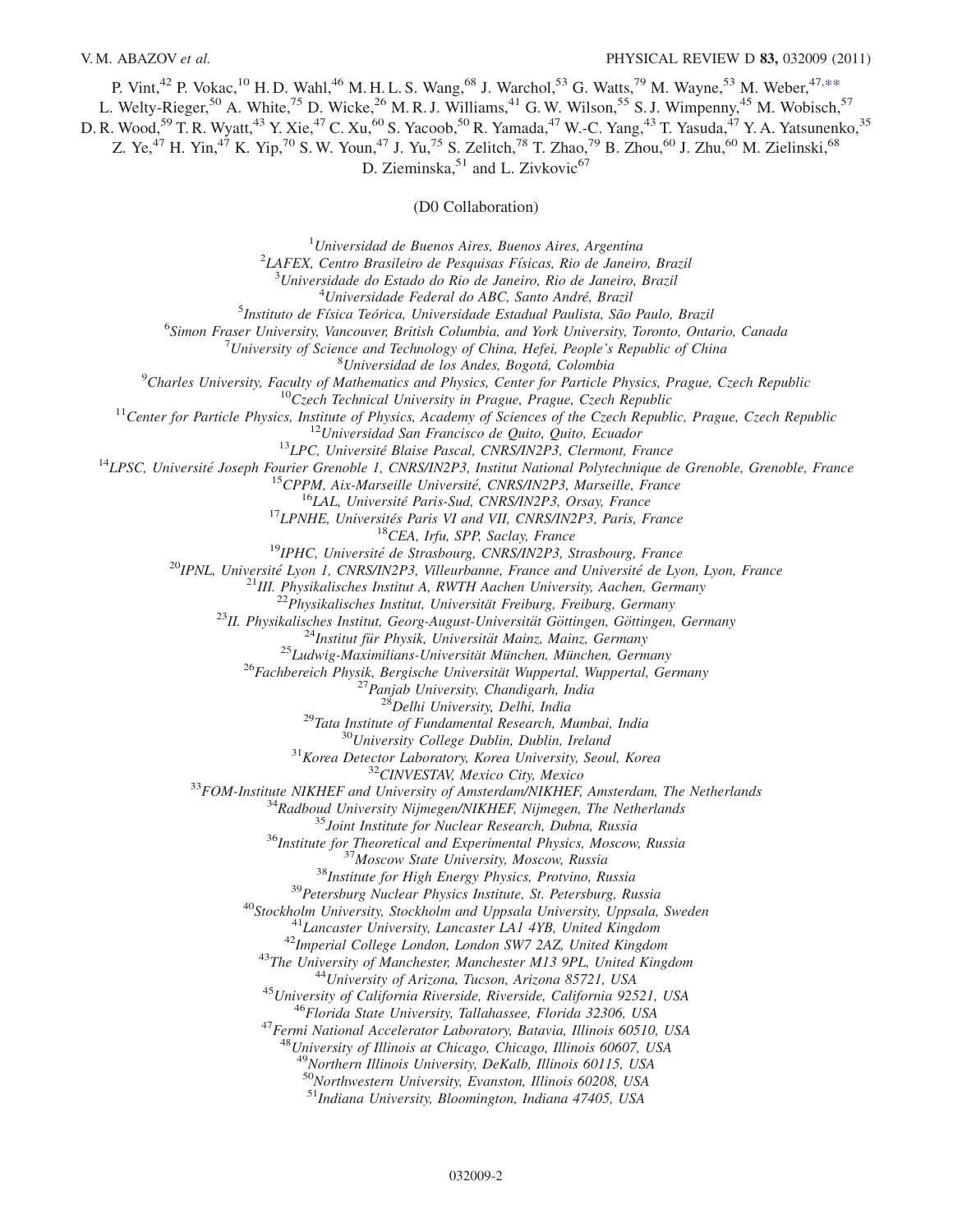<sup>52</sup>Purdue University Calumet, Hammond, Indiana 46323, USA<br><sup>53</sup>University of Notre Dame, Notre Dame, Indiana 46556, USA<br><sup>54</sup>Iowa State University, Ames, Iowa 50011, USA<br><sup>55</sup>University of Kansas, Lawrence, Kansas 66045, US 59 Northeastern University, Boston, Massachusetts 02115, USA <sup>60</sup>University of Michigan, Ann Arbor, Michigan 48109, USA<br><sup>61</sup>Michigan State University, East Lansing, Michigan 48824, USA  $^{62}$ University of Mississippi, University, Mississippi 38677, USA<br> $^{63}$ University of Nebraska, Lincoln, Nebraska 68588, USA  $^{64}$ Rutgers University, Piscataway, New Jersey 08855, USA<br> $^{65}$ Princeton University, Princeton, New Jersey 08544, USA<br> $^{66}$ State University of New York, Buffalo, New York 14260, USA <sup>67</sup>Columbia University, New York, New York 10027, USA<br><sup>68</sup>University of Rochester, Rochester, New York 14627, USA<br><sup>69</sup>State University of New York, Stony Brook, New York 11794, USA<br><sup>70</sup>Brookhaven National Laboratory, Upt <sup>71</sup>Langston University, Langston, Oklahoma 73050, USA<br><sup>72</sup>University of Oklahoma, Norman, Oklahoma 73019, USA<br><sup>73</sup>Oklahoma State University, Stillwater, Oklahoma 74078, USA <sup>74</sup>Brown University, Providence, Rhode Island 02912, USA<br><sup>75</sup>University of Texas, Arlington, Texas 76019, USA<br><sup>76</sup>Southern Methodist University, Dallas, Texas 75275, USA<br><sup>77</sup>Rice University, Houston, Texas 77005, USA<br><sup>78</sup> <sup>79</sup>University of Washington, Seattle, Washington 98195, USA (Received 1 December 2010; published 18 February 2011)

We present a measurement of the helicity of the W boson produced in top quark decays using  $t\bar{t}$  decays in the  $\ell$  + jets and dilepton final states selected from a sample of 5.4 fb<sup>-1</sup> of collisions recorded using the D0 detector at the Fermilab Tevatron  $p\bar{p}$  collider. We measure the fractions of longitudinal and right-handed W bosons to be  $f_0 = 0.669 \pm 0.102[\pm 0.078(stat.) \pm 0.065(syst.)]$  and  $f_+ = 0.023 \pm 0.053[\pm 0.041(stat.) \pm 0.034(syst.)]$  respectively. This result is consistent at the 98% layel with the  $0.053[\pm 0.041(\text{stat.}) \pm 0.034(\text{syst.})]$ , respectively. This result is consistent at the 98% level with the standard model A measurement with f fixed to the value from the standard model vields  $f = 0.010 +$ standard model. A measurement with  $f_0$  fixed to the value from the standard model yields  $f_+ = 0.010 \pm 0.037$   $[+0.030$  (syet) 1  $0.037[\pm 0.022(stat.) \pm 0.030(syst.).]$ 

DOI: [10.1103/PhysRevD.83.032009](http://dx.doi.org/10.1103/PhysRevD.83.032009) PACS numbers: 14.65.Ha, 12.15.Ji, 12.38.Qk, 14.70.Fm

#### I. INTRODUCTION

The top quark is the heaviest known fundamental particle and was discovered in 1995 [[1](#page-17-0)[,2\]](#page-17-1) at the Tevatron proton-antiproton collider at Fermilab. The dominant top quark production mode at the Tevatron is  $p\bar{p} \rightarrow t\bar{t}X$ . Since the time of discovery, over 100 times more integrated luminosity has been collected, providing a large number of  $t\bar{t}$  events with which to study the properties of the top quark. In the standard model  $(SM)$ , the branching ratio for quark. In the standard model (SM), the branching ratio for the top quark to decay to a  $W$  boson and a  $b$  quark is  $>99.8\%$ . The on shell W boson from the top quark decay has three possible helicity states, and we define the fraction of W bosons produced in these states as  $f_0$  (longitudinal),  $f_{-}$  (left-handed), and  $f_{+}$  (right-handed). In the SM, the top quark decays via the  $V - A$  charged weak current interaction, which strongly suppresses right-handed W bosons and predicts  $f_0$  and  $f_$  at leading-order in terms of the top quark mass  $(m_t)$ , W boson mass  $(M_W)$ , and b quark mass  $(m_h)$  to be [\[3](#page-17-2)]

$$
f_0 = \frac{(1 - y^2)^2 - x^2(1 + y^2)}{(1 - y^2)^2 + x^2(1 - 2x^2 + y^2)}
$$
 (1)

$$
f_{-} = \frac{x^2 \left(1 - x^2 + y^2 + \sqrt{\lambda}\right)}{(1 - y^2)^2 + x^2 (1 - 2x^2 + y^2)}
$$
(2)

<span id="page-2-0"></span>[<sup>\\*</sup>V](#page-0-0)isitor from Augustana College, Sioux Falls, SD, USA,

<span id="page-2-1"></span>[<sup>†</sup>](#page-0-1) Visitor from The University of Liverpool, Liverpool, UK,

<span id="page-2-2"></span>[<sup>‡</sup>](#page-0-2) Visitor from SLAC, Menlo Park, CA, USA,

<sup>&</sup>lt;sup>§</sup>Visitor from ICREA/IFAE, Barcelona, Spain,

<sup>&</sup>quot;Visitor from Centro de Investigacion en Computacion—IPN, Mexico City, Mexico,

<sup>{</sup> Visitor from ECFM, Universidad Autonoma de Sinaloa, Culiacán, Mexico,<br>\*\*Visitor from Universität Bern, Bern, Switzerland.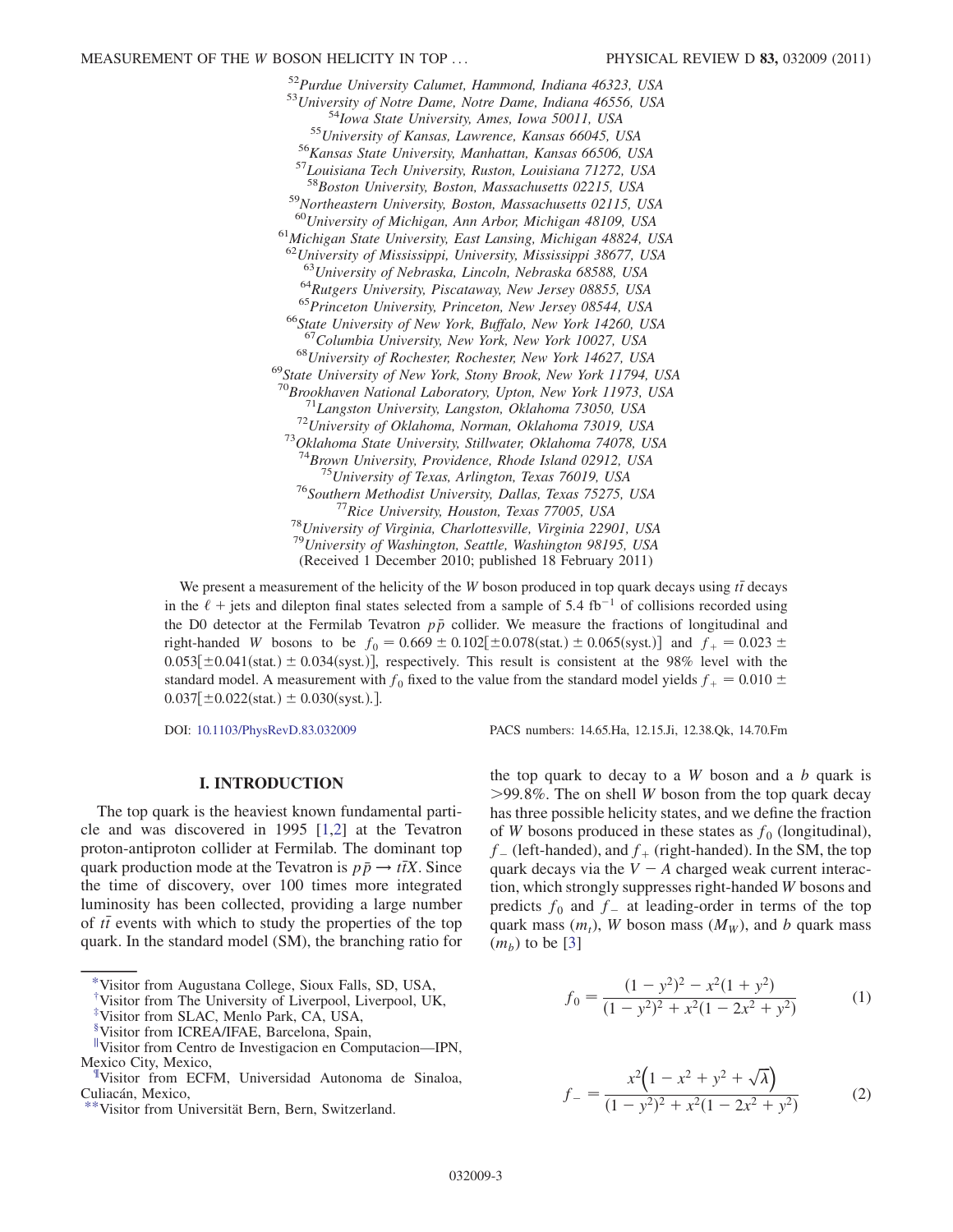$$
f_{+} = \frac{x^{2}(1 - x^{2} + y^{2} - \sqrt{\lambda})}{(1 - y^{2})^{2} + x^{2}(1 - 2x^{2} + y^{2})},
$$
(3)

where  $x = M_W/m_t$ ,  $y = m_b/m_t$ , and  $\lambda = 1 + x^4 + y^4$  –  $2x^2y^2 - 2x^2 - 2y^2$ . With the present measurements of  $m_t = 173.3 \pm 1.1 \text{ GeV}/c^2$  [[4](#page-17-3)] and  $M_W = 80.399 \pm 0.023 \text{ GeV}/c^2$  [5] and taking m. to be 5 GeV/ $c^2$  the 0.023 GeV/ $c^2$  [\[5\]](#page-17-4), and taking  $m_b$  to be 5 GeV/ $c^2$ , the SM expected values are  $f_0 = 0.698$ ,  $f_ - = 0.301$ , and  $f_+ = 4.1 \times 10^{-4}$ . The absolute uncertainties on the SM expectations, which arise from uncertainties on the particle masses as well as contributions from higher-order effects, are  $\approx$  (0.01–0.02) for  $f_0$  and  $f_-$  and  $\mathcal{O}(10^{-3})$  $\mathcal{O}(10^{-3})$  $\mathcal{O}(10^{-3})$  for  $f_+$  [3].

In this paper, we present a measurement of the W boson helicity fractions  $f_0$  and  $f_+$  and constrain the fraction  $f_$ through the unitarity requirement of  $f_{-} + f_{+} + f_0 = 1$ . Any significant deviation from the SM expectation would be an indication of new physics, arising from either a deviation from the expected  $V - A$  coupling of the tWb vertex or the presence of non-SM events in the data sample. The most recently published results are summarized in Table [I.](#page-3-0)

The extraction of the W boson helicities is based on the measurement of the angle  $\theta^*$  between the opposite of the direction of the top quark and the direction of the downtype fermion (charged lepton or  $d$ ,  $s$  quark) decay product of the W boson in the W boson rest frame. The dependence of the distribution of  $\cos\theta^*$  on the W boson helicity fractions is given by tions is given by

<span id="page-3-1"></span>
$$
\omega(c) \propto 2(1 - c^2)f_0 + (1 - c)^2 f_- + (1 + c)^2 f_+ \tag{4}
$$

with  $c = \cos \theta^*$ . After selection of a *tt* enriched sample the four-momenta of the *tt* decay products in each event are four-momenta of the  $t\bar{t}$  decay products in each event are reconstructed as described below permitting the calcula reconstructed as described below, permitting the calculation of  $\cos\theta^*$ . Once the  $\cos\theta^*$  distribution is measured, the values of  $f_0$  and  $f_1$  are extracted with a binned Poisson values of  $f_0$  and  $f_+$  are extracted with a binned Poisson likelihood fit to the data. The measurement presented here is based on  $p\bar{p}$  collisions at a center-of-mass energy  $\sqrt{s}$  = 1.96 TeV corresponding to an integrated luminosity of 5.4 fb<sup>-1</sup>, 5 times more than the amount used in the result in Ref. [\[6\]](#page-17-5).

<span id="page-3-0"></span>TABLE I. Summary of the most recent W boson helicity measurements from the D0 [\[6](#page-17-5)] and CDF [\[7](#page-17-9)] Collaborations. The first uncertainty is statistical and the second systematic.

| D0, 1 fb <sup>-1</sup> [6]    | $f_0 = 0.425 \pm 0.166 \pm 0.102$ ,<br>$f_+ = 0.119 \pm 0.090 \pm 0.053$<br>$f_+$ fixed: $f_0 = 0.619 \pm 0.090 \pm 0.052$<br>$f_0$ fixed: $f_+ = -0.002 \pm 0.047 \pm 0.047$ |
|-------------------------------|-------------------------------------------------------------------------------------------------------------------------------------------------------------------------------|
| CDF, 2.7 fb <sup>-1</sup> [7] | $f_0 = 0.88 \pm 0.11 \pm 0.06$ ,<br>$f_{+} = -0.15 \pm 0.07 \pm 0.06$<br>$f_{+}$ fixed: $f_{0} = 0.70 \pm 0.07 \pm 0.04$<br>$f_0$ fixed: $f_+ = -0.01 \pm 0.02 \pm 0.05$      |

### II. DETECTOR

The D0 Run II detector [\[8\]](#page-17-6) is a multipurpose detector which consists of three primary systems: a central tracking system, calorimeters, and a muon spectrometer. We use a standard right-handed coordinate system. The nominal collision point is the center of the detector with coordinate (0,0,0). The direction of the proton beam is the positive  $+z$ axis. The  $+x$  axis is horizontal, pointing away from the center of the Tevatron ring. The  $+y$  axis points vertically upwards. The polar angle,  $\theta$ , is defined such that  $\theta = 0$  is the  $+z$  direction Hsually the polar angle is replaced by the the  $+z$  direction. Usually, the polar angle is replaced by the pseudorapidity  $\eta = -\ln \tan(\frac{\theta}{2})$ . The azimuthal angle,  $\phi$ , is defined such that  $\phi = 0$  points along the + x axis, away is defined such that  $\phi = 0$  points along the  $+x$  axis, away from the center of the Tevatron ring.

The silicon microstrip tracker (SMT) is the innermost part of the tracking system and has a six-barrel longitudinal structure, where each barrel consists of a set of four layers arranged axially around the beam pipe. A fifth layer of SMT sensors was installed near the beam pipe in 2006 [[9\]](#page-17-7). The data set recorded before this addition is referred to as the ''Run IIa'' sample, and the subsequent data set is referred to as the ''Run IIb'' sample. Radial disks are interspersed between the barrel segments. The SMT provides a spatial resolution of approximately 10  $\mu$ m in  $r - \phi$  and 100  $\mu$ m in  $r - z$  (where r is the radial distance in the x-y plane) and covers  $|\eta| < 3$ . The central fiber tracker (CFT) surrounds the SMT and consists of eight concentric carbon fiber barrels holding doublet layers of scintillating fibers (one axial and one small-angle stereo layer), with the outermost barrel covering  $|\eta|$  < 1.7. The solenoid surrounds the CFT and provides a 2 T uniform axial magnetic field. The liquid-argon/uranium calorimeter system is housed in three cryostats, with the central calorimeter (CC) covering  $|\eta|$  < 1.1 and two end calorimeters (EC) covering  $1.5 < |\eta| < 4.2$ . The calorimeter is made up of unit cells consisting of an absorber plate and a signal board; liquid-argon, the active material of the calorimeter, fills the gap. The inner part of the calorimeter is the electromagnetic (EM) section and the outer part is the hadronic section. The muon system is the outermost part of the D0 detector and covers  $|\eta| < 2$ . It is primarily made of two types of detectors, drift tubes and scintillators, and consists of three layers (A,B, and C). Between layer A and layer B, there is magnetized steel with a 1.8 T toroidal field.

#### III. DATA AND SIMULATION SAMPLES

At the Tevatron, with proton and antiproton bunches colliding at intervals of 396 ns, the collision rate is about 2.5 MHz. Out of these  $2.5 \times 10^6$  beam crossings per second at D0, only those that produce events which are identified by a three-level trigger system as having properties matching the characteristics of physics events of interest are retained, at a rate of  $\sim$ 100 Hz [\[8,](#page-17-6)[10\]](#page-17-8). This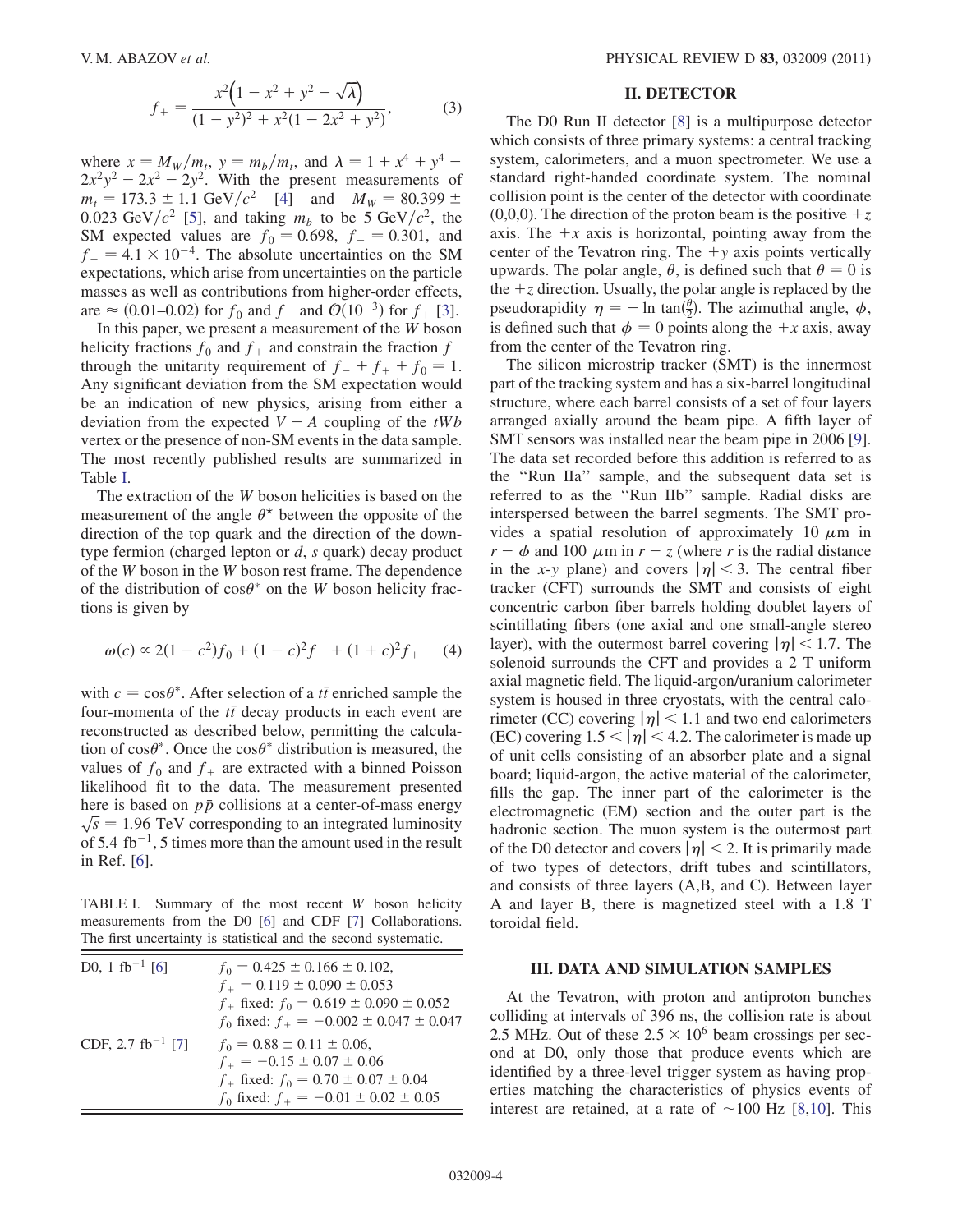analysis is performed using events collected with the triggers applicable for  $\ell$  + jets and dilepton final states between April 2002 and June 2009, corresponding to a total integrated luminosity of 5.4 fb<sup>-1</sup>. Analysis of the Run IIa sample, which totals about 1 fb<sup>-1</sup>, was presented in Ref. [[6\]](#page-17-5). Here, we describe the analysis of the Run IIb data sample and then combine our result with the result from Ref. [\[6](#page-17-5)] when reporting our measurement from the full data sample.

The Monte Carlo (MC) simulated samples used for modeling the data are generated with ALPGEN [[11](#page-17-10)] interfaced to PYTHIA [\[12\]](#page-17-11) for parton shower simulation, passed through a detailed detector simulation based on GEANT [\[13\]](#page-17-12), overlaid with data collected from a random subsample of beam crossings to model the effects of noise and multiple interactions, and reconstructed using the same algorithms that are used for data. For the signal  $(t\bar{t})$  sample,<br>we must model the distribution of  $\cos \theta^*$  corresponding we must model the distribution of  $cos\theta^*$  corresponding<br>to any set of values for the W boson helicity fractions a to any set of values for the W boson helicity fractions, a task that is complicated by the fact that ALPGEN can only produce linear combinations of  $V - A$  and  $V + A$  tWb couplings. Hence, for this analysis, we use samples that are either purely  $V - A$  or purely  $V + A$ , and use a reweighting procedure (described below) to form models of arbitrary helicity states. ALPGEN is also used for generating all  $V +$  jets processes, where V represents the vector bosons. PYTHIA is used for generating diboson (WW, WZ, and ZZ) backgrounds in the dilepton channels. Background from multijet production is modeled using data.

### IV. EVENT SELECTION

We expect *a priori* that our measurement will be limited by statistics, so our analysis strategy aims to maximize the  $\alpha$  acceptance for *tt* events. The selection is done in two steps.<br>In the first step a loose initial selection using data quality In the first step, a loose initial selection using data quality, trigger, object identification, and kinematic criteria is applied to define a sample with the characteristics of  $t\bar{t}$ events. Subsequently, a multivariate likelihood discriminant is defined to separate the  $t\bar{t}$  signal from the back-<br>ground in the data. We use events in the  $\ell + \text{i}$  ats and ground in the data. We use events in the  $\ell$  + jets and dilepton  $t\bar{t}$  decay channels, which are defined below.<br>
In the  $\ell + \text{i}$  decay  $t\bar{t} \rightarrow W^+W^-h\bar{h} \rightarrow \ell u\bar{g}$ 

In the  $\ell + \text{jets}$  decay  $t\bar{t} \to W^+W^-b\bar{b} \to \ell \nu q q' b\bar{b}$ , events contain one charged lepton (where lepton here refers to an electron or a muon), at least four jets with two of them being b quark jets, and significant missing transverse energy  $E_T$  (defined as the opposite of the vector sum of the transverse energies in each calorimeter cell, corrected for the energy carried by identified muons and energy added or subtracted due to the jet energy calibration described below). The event selection requires at least four jets with transverse momentum  $p_T > 20 \text{ GeV}/c$  and  $|\eta|$  < 2.5 with the leading jet  $p_T > 40 \text{ GeV}/c$ . At least one lepton is required with  $p<sub>T</sub> > 20 \text{ GeV}/c$  and  $|\eta| < 1.1$ (2.0) for electrons (muons). Requirements are also made on the value of  $E_T$  and the angle between the  $E_T$  vector and the lepton (to reduce the contribution of events in which mismeasurement of the lepton energy gives rise to spurious  $E_T$ : in the e + jets channel the requirement is  $\cancel{E_T} > 20$  GeV and  $\Delta \phi(e, E_T) > 0.7\pi - 0.045 \cdot \cancel{E_T}$  GeV,<br>and in the  $\mu$  + jets channel the requirement is  $\cancel{E_T} > 0$ and in the  $\mu$  + jets channel the requirement is  $E_T$  > 25 GeV and  $\Delta \phi(\mu, E_T) > 2.1 - 0.035 \cdot E_T/\text{GeV}$ . In addition for the  $\mu$  + jets channel, the invariant mass of the dition, for the  $\mu$  + jets channel, the invariant mass of the selected muon and any other muon in the event is required to be outside of the Z boson mass window (  $\langle 70 \text{ GeV}/c^2 \rangle$ or  $>100 \text{ GeV}/c^2$ ).

For the dilepton decay channel,  $t\bar{t} \rightarrow W^+W^-b\bar{b} \rightarrow$  $\bar{\ell} \nu \ell' \bar{\nu'} b \bar{b}$ , the signature is two leptons of opposite charge,<br>two *b* quark jets, and significant  $\ell'$ . The event selection two b quark jets, and significant  $E_T$ . The event selection requires at least two jets with  $p_T > 20$  GeV/c and  $|\eta|$  < 2.5 and two leptons (electron or muon) with  $p_T >$ 20 GeV/c. The muons are required to have  $|\eta|$  < 2.0, and the electrons are required to have  $|\eta|$  < 1.1 or 1.5 <  $|\eta|$  < 2.5.

Jets are defined using a midpoint cone algorithm [\[14\]](#page-17-13) with radius 0.5. Their energies are first calibrated to be equal, on average, to the sums of the energies of the particles within the jet cone. This calibration accounts for the energy response of the calorimeters, the energy that crosses the cone boundary due to the transverse shower size, and the additional energy from event pileup and multiple  $p\bar{p}$  interactions in a single beam crossing. The energy added to or subtracted from each jet due to the above calibration is propagated to the calculation of  $E_T$ . Subsequently, an additional correction to for the average energy radiated by gluons outside of the jet cone is applied to the jet energy. Electrons are identified by their energy deposition and shower shape in the calorimeter combined with information from the tracking system. Muons are identified using information from the muon detector and the tracking system. We require the (two) highest- $p<sub>T</sub>$  lepton(s) to be isolated from other tracks and calorimeter energy deposits in the  $\ell$  + jets (dilepton) channel. For all channels, we require a well-reconstructed  $p\bar{p}$  vertex (PV) with the distance in  $\zeta$  between this vertex and the point of closest approach of the lepton track being less than 1 cm.

The main sources of background after the initial selection in the  $\ell$  + jets channel are  $W$  + jets and multijet production; in the dilepton channels they are Z boson and diboson production as well as multijet and  $W + j$ ets production. Events with fewer leptons than required (multijet events, or  $W +$  jets events in the dilepton channel) can enter the sample when jets are either misidentified as leptons or contain a lepton from semileptonic quark decay that passes the electron likelihood or muon isolation criterion. In all cases they are modeled using data with relaxed lepton identification or isolation criteria. The multijet contribution to the  $\ell$  + jets final states in the initially-selected sample is estimated from data following the method described in Ref. [[15](#page-17-14)]. This method relies on the selection of two data samples, one (the tight sample) with the standard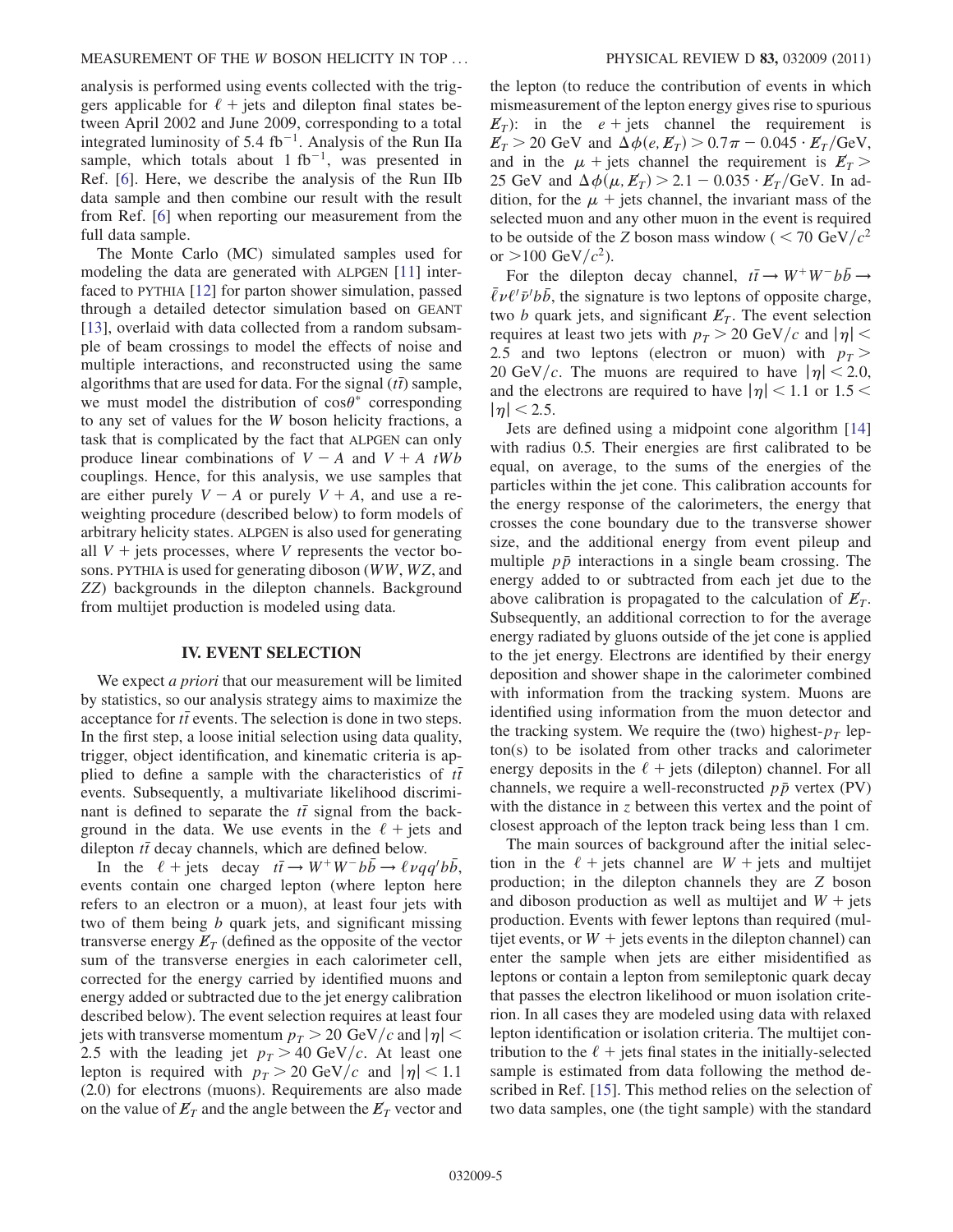<span id="page-5-1"></span>lepton criteria, and the other (the loose sample) with relaxed isolation or identification criteria. The numbers of events in each sample are

$$
N_{\text{loose}} = N^{t\bar{t} + W} + N^{\text{MJ}} \tag{5}
$$

$$
N_{\text{tight}} = \varepsilon_\ell N^{t\bar{t} + W} + \varepsilon_{\text{MJ}} N^{\text{MJ}}.\tag{6}
$$

<span id="page-5-0"></span>Here the coefficient  $\varepsilon_{\ell}$  is the efficiency for isolated leptons in  $t\bar{t}$  or  $Wjjjj$  events to satisfy the standard lepton require-<br>ments, while  $s$  is the efficiency for a jet in multijet events ments, while  $\varepsilon_{\text{MI}}$  is the efficiency for a jet in multijet events to satisfy those requirements. We measure  $\varepsilon_{\ell}$  in  $Z \to \ell \ell$ control samples and  $\varepsilon_{\text{MJ}}$  in multijet control samples. Inserting the measured values, we solve Eqs. ([5\)](#page-5-0) and [\(6\)](#page-5-1) to obtain the number of multijet events  $(N^{\text{MJ}})$  and the number of events with isolated leptons  $(N^{t\bar{t}+W})$ . In the dilepton channels, we model the background due to jets being misidentified as isolated leptons using data events where both leptons have the same charge. This background originates from multijets events with two jets misidentified as leptons and from  $W +$  jets events with one jet misidentified as a lepton.

To separate the  $t\bar{t}$  signal from these sources of back-<br>and we define a multivariate likelihood and ratain only ground, we define a multivariate likelihood and retain only events above a certain threshold in the value of that likelihood. The set of variables used in the likelihood and the threshold value are optimized separately for each  $t\bar{t}$  decay channel. The first step in the optimization procedure is to identify a set of candidate variables that may be used in the likelihood. The set we consider is

- (i) Aplanarity  $A$ , defined as  $3/2$  of the smallest eigenvalue of the normalized momentum tensor for the jets (in the  $\ell$  + jets channels) or jets and leptons (in the dilepton channels). The aplanarity  $\mathcal A$  is a measure of the deviation from flatness of the event, and  $t\bar{t}$ <br>events tend to have larger values than background events tend to have larger values than background.
- (ii) Sphericity S, defined as  $3/2$  of the sum of the two smallest eigenvalues of the normalized momentum tensor for the jets (in the  $\ell$  + jets channels) or jets and leptons (in the dilepton channels). This variable is a measure of the isotropy of the energy flow in the event, and  $t\bar{t}$  events tend to have larger values than background.
- (iii)  $H_T$ , introduced in Refs. [[16](#page-17-15),[17](#page-17-16)], is defined as the scalar sum of the jets'  $p_T$  values. Jets arising from gluon radiation often have lower  $p<sub>T</sub>$  than jets in  $t\bar{t}$ events, so background events tend to have smaller values of  $H_T$  than signal.
- (iv) Centrality C, defined as  $\frac{H_T}{H_E}$ , where  $H_E$  is the sum of all jet energies. The centrality C is similar to  $H_T$  but normalized in a way to minimize dependence on the top quark mass.
- (v)  $K'_{T \text{min}}$ , defined as  $\Delta R_{jj \text{min}} \cdot \frac{E_{T \text{min}}}{E_T^W}$ , where  $\Delta R_{jj \text{min}}$  is the distance in  $\eta - \phi$  space between the closest pair of jets,  $E_{T_{\text{min}}}$  is the lowest jet  $E_T$  value in the pair,

and  $E_T^W$  is the transverse energy of the leptonicallydecaying W boson (in the dilepton channels  $E_T^W$  is the magnitude of the vector sum of the  $E_T$  and leading lepton  $p<sub>T</sub>$ ). Only the four leading- $E<sub>T</sub>$  jets are considered in computing this variable. Jets arising from gluon radiation (as is the case for most of the background) tend to have lower values of  $K_{T,\text{min}}'$ .<br> $m_{\text{max}}$ , defined as the smallest dijet mass of pairs of

- (vi)  $m_{ij \text{ min}}$ , defined as the smallest dijet mass of pairs of selected jets. This variable is sensitive to gluon radiation and tends to be smaller for background than signal.
- (vii)  $h$ , defined as the scalar sum of all the selected jet and lepton energies. Jets arising from gluon radiation often have lower energy than jets in  $t\bar{t}$  events, and leptons arising from the decay of heavy flavor jets often have lower energy than leptons from W boson decay, so background events tend to have smaller values of h than signal.
- (viii)  $\chi^2_k$ , defined as the  $\chi^2$  for a kinematic fit of  $\ell$  + jets final states to the  $t\bar{t}$  hypothesis. Signal events tend<br>to have smaller  $y^2$  values than background. This to have smaller  $\chi^2$  values than background. This variable is not used for dilepton events, for which a kinematic fit is underconstrained.
- (ix)  $\Delta \phi$  (lepton,  $E_T$ ), defined as the angle between the leading lepton and the  $F_{\infty}$  W + jets events with  $F_{\infty}$ leading lepton and the  $E_T$ .  $W$  + jets events with  $E_T$ arising from mismeasured lepton  $p_T$  tend to have  $\Delta \phi$ (lepton,  $E_T \geq 0$  or  $\pi$ .
- (x) b jet content of the event. Because of the long lifetime of the  $b$  quark, tracks within jets arising from  $b$ quarks have different properties (such as larger impact parameters with respect to the PV and the presence of secondary decay vertices) than tracks within light-quark or gluon jets. The consistency of a given jet with the hypothesis that the jet was produced by a b quark is quantified with a neural network (NN) that considers several properties of the tracks contained within the jet cone [[18](#page-17-17)]. In the  $\ell$  + jets channels, we take the average of the NN values  $NN_b$  of the two most b-like jets to form a variable called  $NN_{bavg}$ , and in the dilepton channels we take the  $NN_b$  values of the two most b-like jets as separate variables  $NN_{b1}$  (the largest  $NN_b$  value) and  $NN_{b2}$  (the second-largest  $NN_b$  value). For top quark events, these variables tend to be close to 1, while for events containing only light jets they tend to be close to zero.
- (xi)  $E_T$  or  $\chi^2$ . For the  $e\mu$  and ee channels only,  $E_T$  is considered as a variable in the likelihood discriminant. In the  $\mu\mu$  channel, where spurious  $E_T$  can arise from mismeasurement of the muon momentum, we instead use  $\chi^2$ , the  $\chi^2$  of a kinematic fit to the  $Z \rightarrow \mu \mu$  hypothesis.
- (xii) Dilepton mass  $m_{\ell\ell}$ . Also for the dilepton channels only, the invariant mass of the lepton pairs is considered as a variable in the classical likelihood.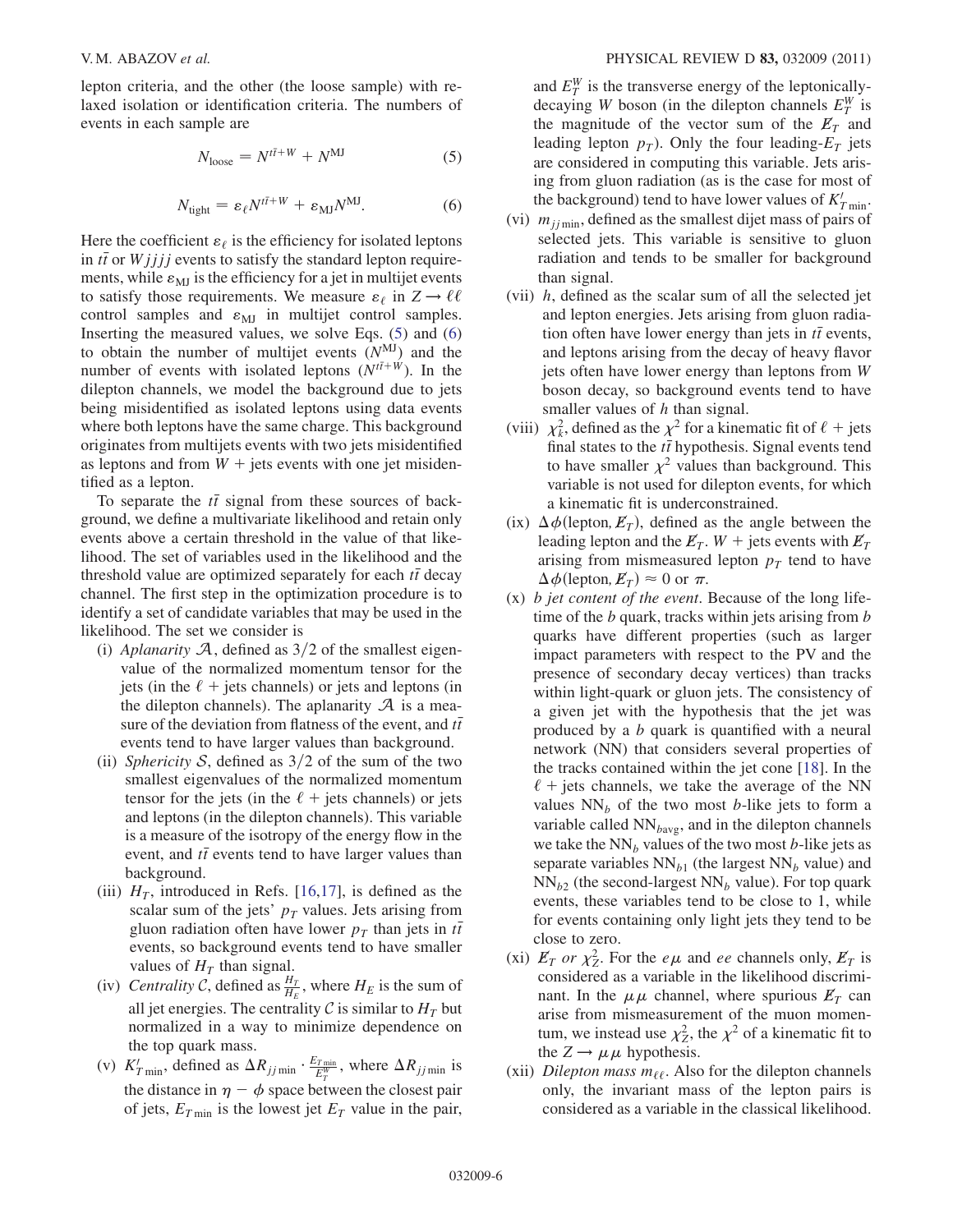The motivation is to discriminate against Z boson production.

<span id="page-6-0"></span>We consider all combinations of the above variables to select the optimal set to use for each  $t\bar{t}$  decay channel.<br>For a given combination of variables, the likelihood ratio For a given combination of variables, the likelihood ratio  $L_t$  is defined as

$$
L_{t} = \frac{\exp\left\{\sum_{i=1}^{N_{\text{var}}}\left[\ln\left(\frac{S}{B}\right)^{\text{fit}}_{i}\right]\right\}}{\exp\left\{\sum_{i=1}^{N_{\text{var}}}\left[\ln\left(\frac{S}{B}\right)^{\text{fit}}_{i}\right]\right\} + 1},\tag{7}
$$

where  $N_{\text{var}}$  is the number of input variables used in the likelihood and  $(\frac{S}{B})_i^{\text{fit}}$  is the ratio of the parameterized signal and background probability density functions. We consider all possible subsets of the above variables to be used in  $L_t$ and scan across all potential selection criteria on  $L_t$ . For each  $L<sub>t</sub>$  definition and prospective selection criterion, we compute the following figure of merit (FOM):

$$
\text{FOM} = \frac{N_S}{\sqrt{N_S + N_B + \sigma_B^2}},\tag{8}
$$

<span id="page-6-1"></span>where  $N<sub>S</sub>$  and  $N<sub>B</sub>$  are the numbers of signal and background events expected to satisfy the  $L_t$  selection.

The term  $\sigma_B$  reflects the uncertainty in the background selection efficiency arising from any mismodeling of the input variables in the MC. To assess  $\sigma_B$ , we compare each variable in data and MC in background-dominated samples. The background-dominated samples are created by forming a multivariate likelihood ratio (Eq. ([7\)](#page-6-0)) that does not use the variable under study, nor any variable that is strongly correlated with it, where the criterion is a correlation coefficient between  $-0.10$  and 0.10. We select events that have low values of this likelihood and are therefore unlikely to be  $t\bar{t}$  events, such that 95% of MC  $t\bar{t}$  events are rejected. Because the  $t\bar{t}$  contribution to the selected data sample is negligible, we can directly compare selected data sample is negligible, we can directly compare the background model to data. The impact of any mismodeling on the likelihood distribution is assessed by taking the ratio of the observed to the expected distributions as a function of each variable and fitting this to a polynomial. The result is that for each variable *i* we build a function  $k_i$ that encodes the data/MC discrepancies in that variable.

<span id="page-6-2"></span>TABLE II. The set of variables chosen for use in  $L_t$  for the  $e +$  jets and  $\mu$  + jets channels. The numbers of background and  $t\bar{t}$  events in the initially-selected data, as determined from a fit to the  $I_1$  distribution, are also presented the  $L_t$  distribution, are also presented.

|                                  | $e + \text{jets}$   | $\mu$ + jets     |
|----------------------------------|---------------------|------------------|
| Events passing initial selection | 1442                | 1250             |
| Variables in best $L_t$          | C                   | C                |
|                                  | $H_T$               | $H_T$            |
|                                  | $K'_{T\min}$        | $K'_{T\min}$     |
|                                  | $NN_{bavg}$         | $NN_{bavg}$      |
|                                  | $\chi^2_k$          | h                |
|                                  | $m_{ij \text{min}}$ |                  |
|                                  | .A                  |                  |
| $N(t\bar{t})$                    | $592.6 \pm 31.8$    | $612.7 \pm 31.0$ |
| $N(W + jets)$                    | $690.2 \pm 21.8$    | $579.8 \pm 18.6$ |
| $N$ (multijet)                   | $180.3 \pm 9.9$     | $6.5 \pm 4.9$    |

For each simulated background event, we reweight each likelihood according to the data/MC differences. For example, for a likelihood that uses  $n$  of the possible variables, the likelihood is given a weight

$$
w = \prod_{i=1}^{n} k_i(v_i).
$$
 (9)

The quantity  $\sigma_B$  is the difference in the predicted background yield when the unweighted and weighted  $L_t$  distributions are used for background. This uncertainty is propagated through the analysis as one component of the total uncertainty in the background yield.

The sets of variables and  $L_t$  selection criteria that maximize the FOM defined in Eq.  $(8)$  for each  $t\bar{t}$  final state are<br>shown in Tables II and III Figures 1.5 show the distribu shown in Tables [II](#page-6-2) and [III](#page-6-3). Figures [1](#page-7-0)–[5](#page-11-0) show the distributions of the variables in the best likelihood discriminant  $L<sub>t</sub>$  for the events passing the preselection cuts, where the signal and background contributions are normalized as described below. In addition, we use  $L_t$  to determine the signal and background content of the initially-selected sample by performing a binned Poisson maximum likelihood fit to the  $L<sub>t</sub>$  distribution where the signal and total background normalizations are free parameters. The  $W$  + jets contribution is determined by the fit to the  $L_t$ 

<span id="page-6-3"></span>TABLE III. The set of variables chosen for use in  $L<sub>t</sub>$  for the dilepton channels. The number of background and  $t\bar{t}$  events in the initially-selected data, as determined from a fit to the  $L_t$ distribution, are also presented.

|                                  | $e\mu$                                                                                                         | ee                                        | $\mu \mu$                                                                                                                                         |
|----------------------------------|----------------------------------------------------------------------------------------------------------------|-------------------------------------------|---------------------------------------------------------------------------------------------------------------------------------------------------|
| Events passing initial selection | 323                                                                                                            | 3275                                      | 5740                                                                                                                                              |
| Variables in optimized $L_t$     | $\mathcal{A}, \mathcal{S}, h, m_{j j \text{ min}}$<br>$K'_{T\min}$ , $E_T$ , NN <sub>b1</sub> , $m_{\ell\ell}$ | $E_T$ , NN <sub>b1</sub> , $m_{\ell\ell}$ | $\mathcal{A}, \mathcal{S}, m_{ij \text{min}} \quad \mathcal{A}, \mathcal{S}, m_{ij \text{min}}, K'_{T \text{min}}$<br>$\chi^2$ , NN <sub>b1</sub> |
| $N(t\bar{t})$                    | $178.7 \pm 15.6$                                                                                               | $74.9 \pm 10.7$                           | $86.0 \pm 13.8$                                                                                                                                   |
| $N$ (background)                 | $144.3 \pm 14.5$                                                                                               | $3200 \pm 57$                             | $5654 \pm 76$                                                                                                                                     |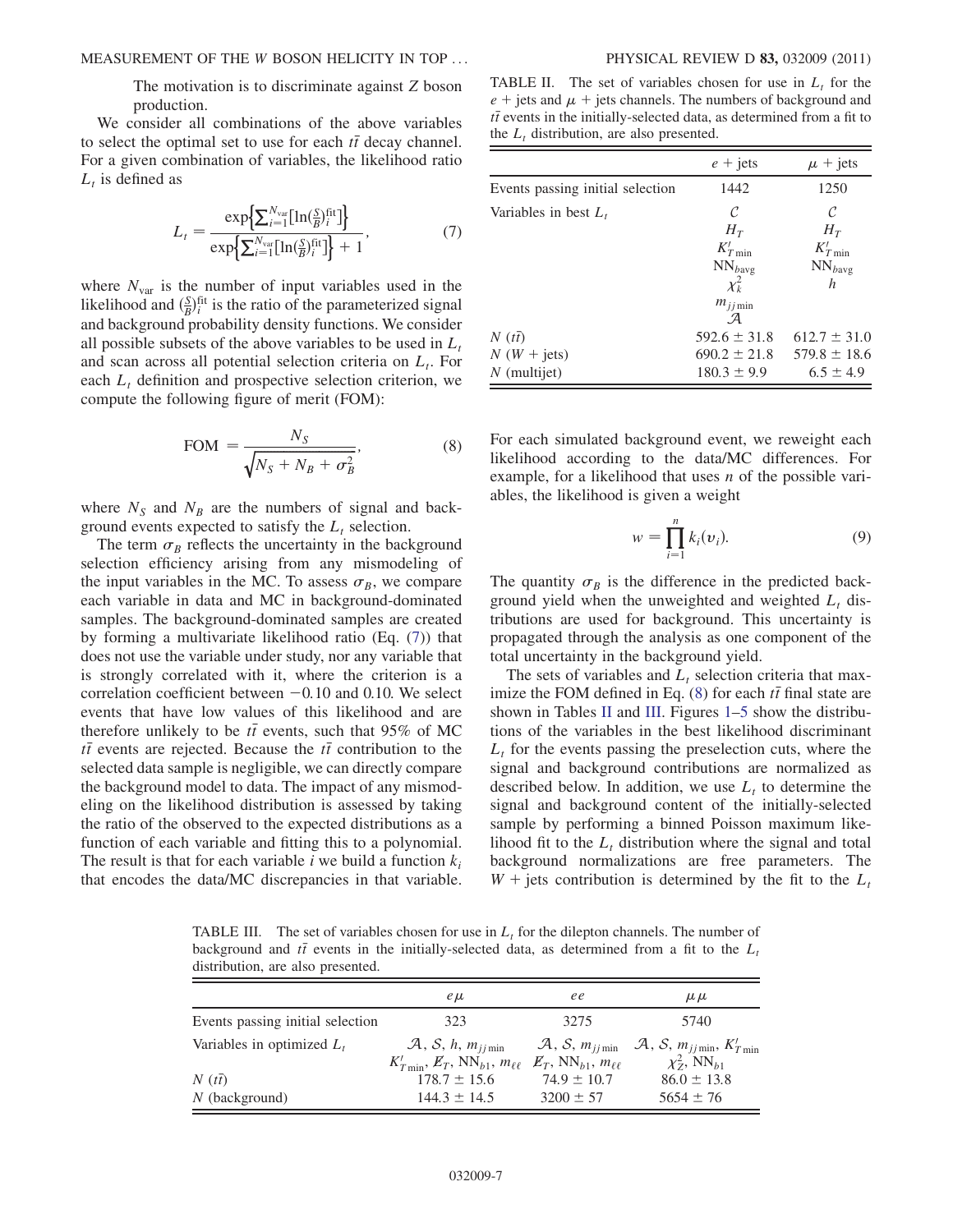<span id="page-7-0"></span>

FIG. 1 (color online). Comparison of data and MC of the variables for preselected events, chosen for the best likelihood discriminant  $L_t$  in the  $e + \text{jets}$  channel: (a)  $\mathcal{A}$ , (b)  $\mathcal{C}$ , (c)  $H_T$ , (d)  $\chi^2_k$ , (e)  $m_{jj\text{min}}$ , (f)  $\overline{K}'_{T\text{min}}$ , and (g) NN<sub>bavg</sub>. The uncertainties on the data points are statistical only.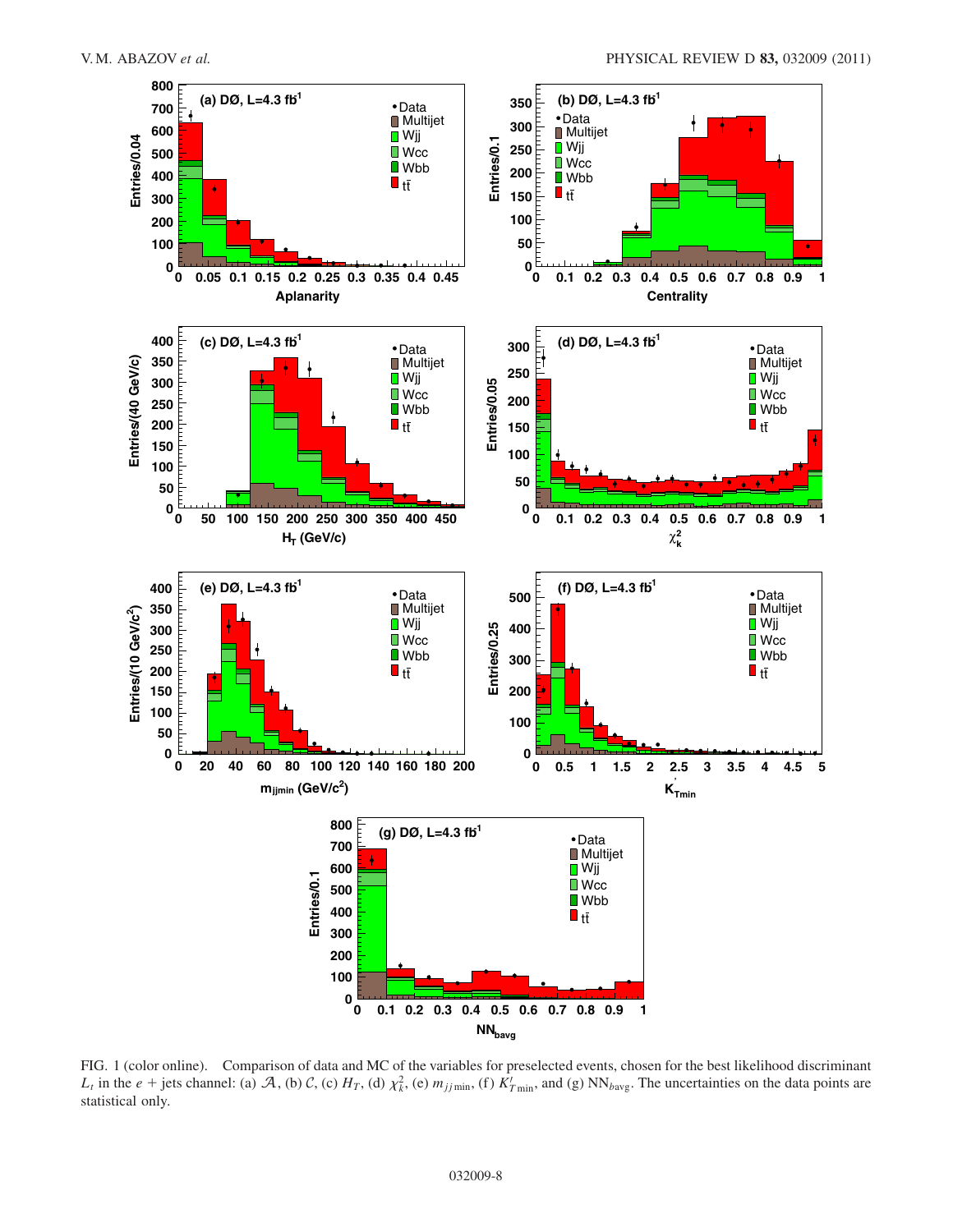

FIG. 2 (color online). Comparison of data and MC of the variables for preselected events, chosen for the best likelihood discriminant  $L_t$  in the  $\mu$  + jets channel: (a) C, (b) h, (c)  $K'_{T_{\text{min}}}$ , (d) NN<sub>bavg</sub>, and (e)  $H_T$ . The uncertainties on the data points are statistical only.

distribution, while the multijet component is constrained to be consistent with the value determined from Eqs. [\(5\)](#page-5-0) and [\(6](#page-5-1)). In the dilepton channels, the relative contributions of the different background sources are fixed according to their expected yield, but the total background is allowed to float. The signal and background yields in the initiallyselected sample for the  $\ell$  + jets channels are listed in Table [II](#page-6-2) and for the dilepton channels in Table [III](#page-6-3). Figures [6](#page-12-0) and [7](#page-12-1) show the distribution of the best likelihood discriminant for each channel, where the signal and background contributions are normalized according to the val-ues returned by the fit. Tables [IV](#page-12-2) and [V](#page-13-0) show the optimal  $L_t$ cut value for each channel and the final number of events in data and the expected numbers of signal and background events after applying the  $L_t$  requirement.

### V. TEMPLATES

After the final event selection,  $\cos\theta^*$  is calculated for event by using the reconstructed top quark and W each event by using the reconstructed top quark and W boson four-momenta. In the  $\ell$  + jets decay channel, the four-momenta are reconstructed using a kinematic fit with the constraints: (i) two jets should give the invariant mass of the W boson (80.4 GeV/ $c^2$ ), (ii) the invariant mass of the lepton and neutrino should be the W boson mass, (iii) the mass of the reconstructed top and antitop quark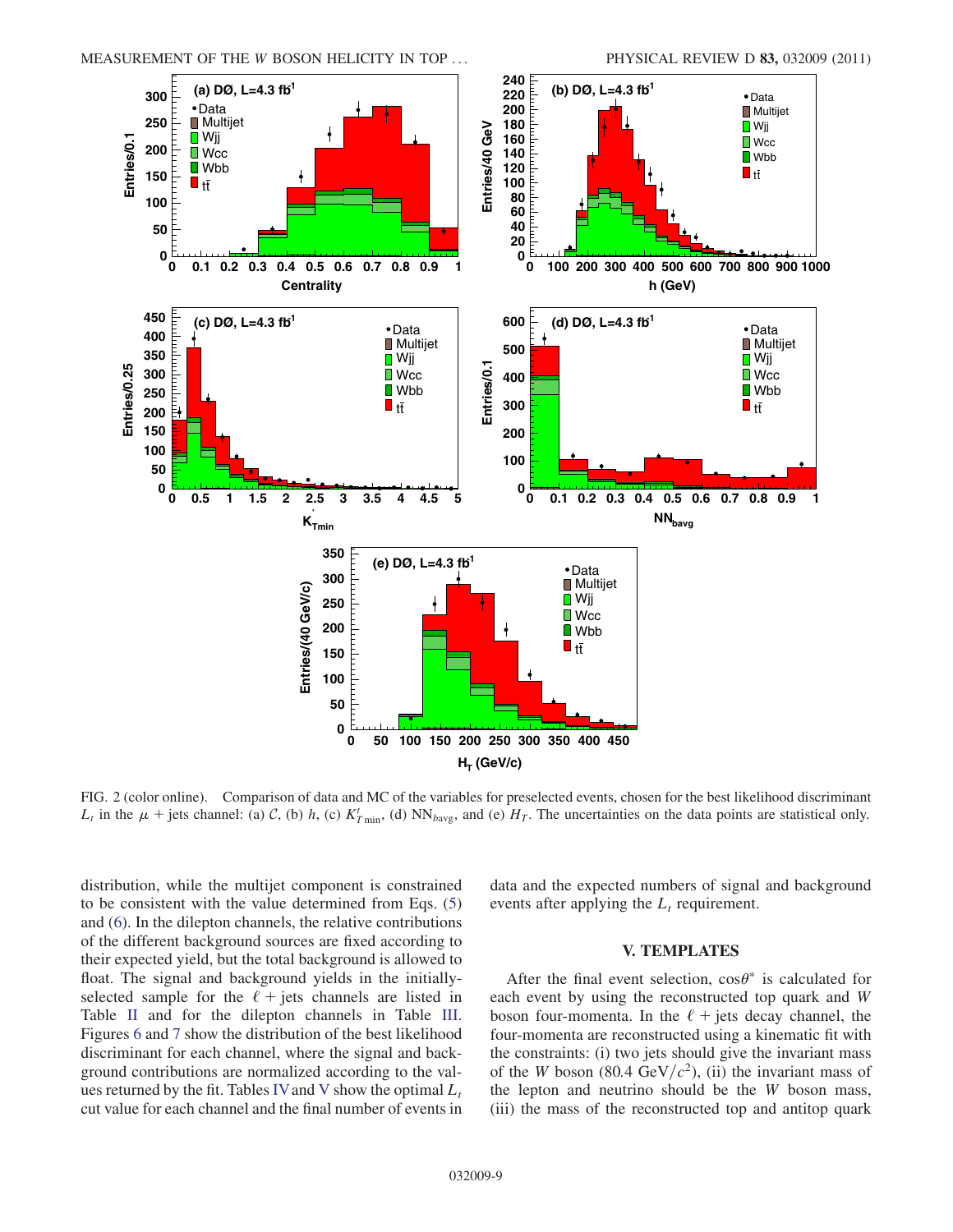

FIG. 3 (color online). Comparison of data and MC of the variables for preselected events, chosen for the best likelihood discriminant  $L_t$  in the  $e\mu$  channel: (a)  $\mathcal{A}$ , (b)  $\mathcal{S}$ , (c)  $m_{j j \text{ min}}$ , (d)  $K'_{T \text{ min}}$ , (e)  $E_T$ , (f)  $NN_{b1}$ , (g) h, and (h)  $m_{\ell\ell}$ . The uncertainties on the data points are statistical only.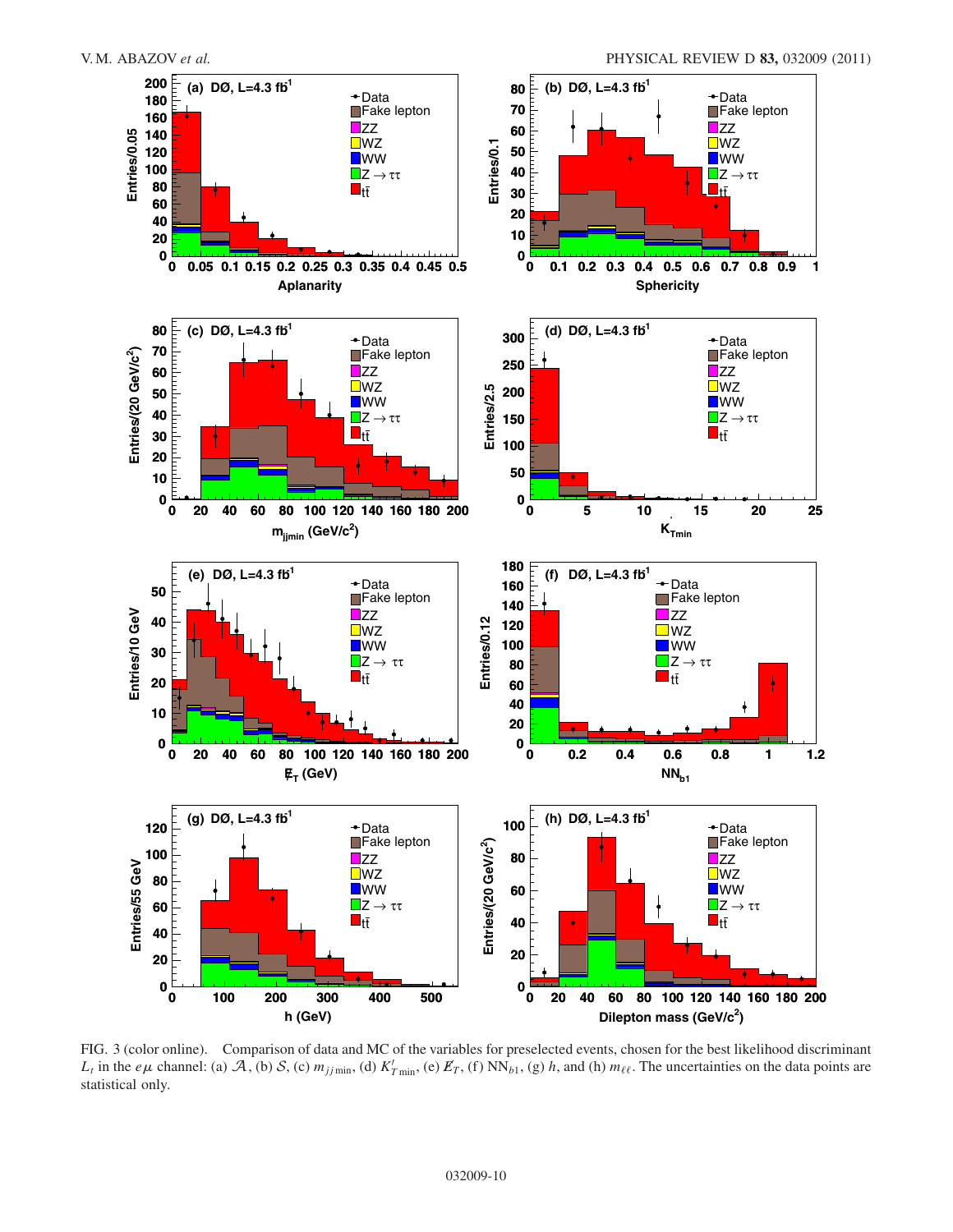

FIG. 4 (color online). Comparison of data and MC of the variables for preselected events, chosen for the best likelihood discriminant  $L_t$  in the ee channel: (a) A, (b) S, (c)  $m_{ij \text{min}}$ , (d)  $E_T$ , (e) NN<sub>b1</sub>, and (f)  $m_{\ell\ell}$ . The uncertainties on the data points are statistical only.

should be 172.5 GeV/ $c^2$ , and (iv) the  $\vec{p}_T$  of the tta system<br>should be opposite that of the unclustered energy in the should be opposite that of the unclustered energy in the event. The four highest- $p<sub>T</sub>$  jets in each event are used in the fit, and among the 12 possible permutations in the assignment of the jets to initial partons, the solution with the highest probability is chosen, considering both the  $NN<sub>b</sub>$ values of the four jets and  $\chi^2$ . This procedure selects the correct jet assignment in 59% of MC  $t\bar{t}$  events. With the jet<br>assigned, the complete kinematics of the  $t\bar{t}$  decay products assigned, the complete kinematics of the  $t\bar{t}$  decay products (i.e., including the neutrino) are determined, allowing us to (i.e., including the neutrino) are determined, allowing us to boost to the rest frames of each W boson in the event. We compute  $\cos\theta^*$  for the W boson that decays leptonically.<br>The hadronic W boson decay from the other top quark in The hadronic W boson decay from the other top quark in the event also contains information about the helicity of that W boson, but since we do not distinguish between jets

formed from up-type and down-type quarks, we can not identify the down-type fermion to calculate  $\cos\theta^*$ . We therefore calculate only  $|\cos\theta^*|$  which is identical for therefore calculate only  $|\cos\theta^*|$ , which is identical for hoth jets in the rest frame of the hadronically-decaying both jets in the rest frame of the hadronically-decaying W boson. Left-handed and right-handed W bosons have identical  $|\cos\theta^*|$  distributions, but we can distinguish either of those states from longitudinal W bosons, thereby ther of those states from longitudinal W bosons, thereby improving the precision of the measurement.

In the dilepton decay channel, the presence of two neutrinos prevents a constrained kinematic fit but with the assumption that the top quark mass is 172.5 GeV/ $c^2$ , an algebraic solution for the neutrino momenta can be obtained (up to a two-fold ambiguity in pairing the jets and leptons, and a four-fold solution ambiguity). To account for the lepton and jet energy resolutions, the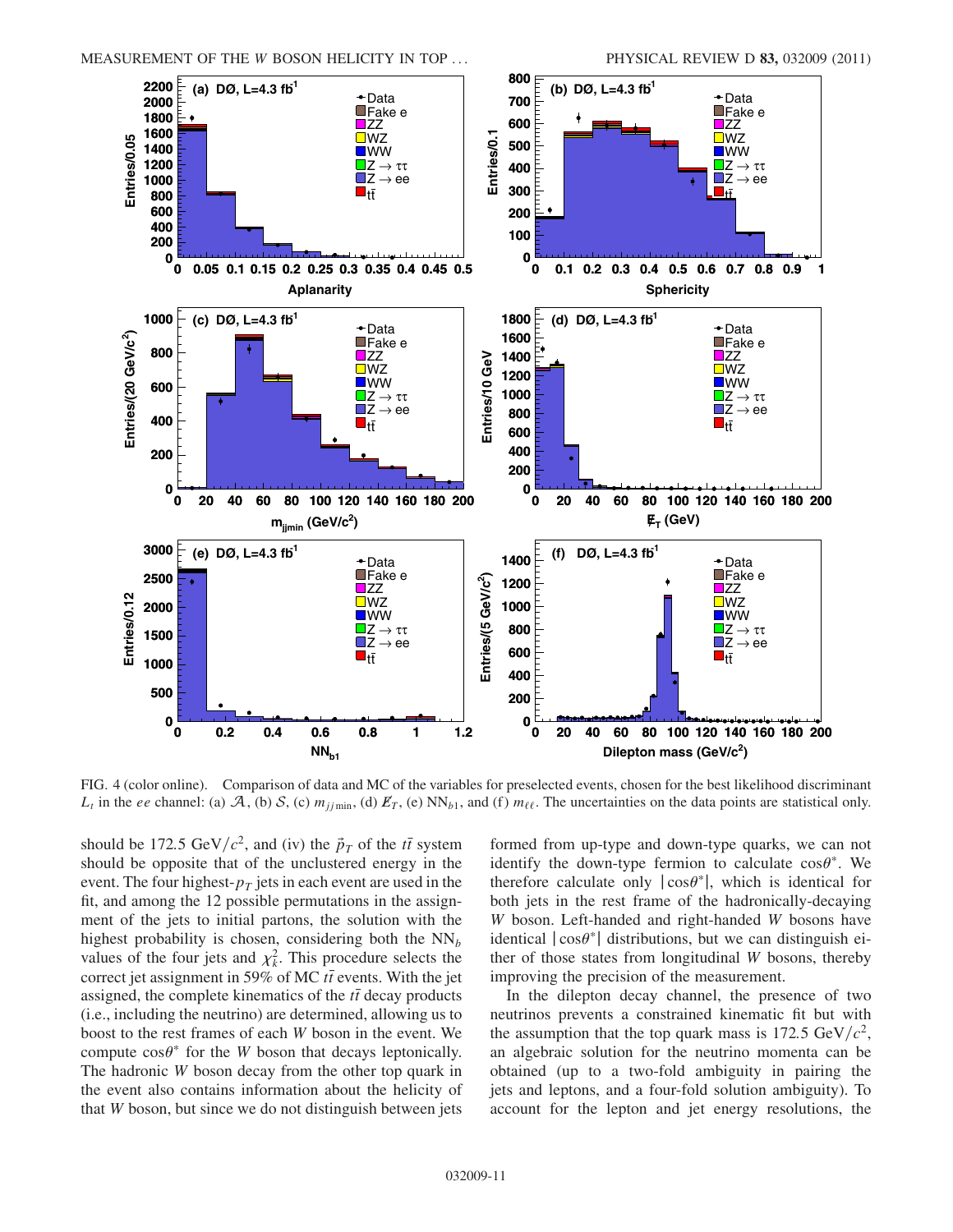<span id="page-11-0"></span>

FIG. 5 (color online). Comparison of data and MC of the variables for preselected events, chosen for the best likelihood discriminant  $L_t$  in the  $\mu\mu$  channel: (a)  $\mathcal{A}$ , (b)  $\mathcal{S}$ , (c)  $K'_{T}$  min, (d)  $m_{jj}$  min, (e)  $\chi^2_{Z}$ , and (f)  $NN_{b1}$ . The uncertainties on the data points are statistical only.

procedure described above is repeated 500 times with the energies fluctuated according to their uncertainties, and the average of all the solutions is used as the value of  $\cos\theta^*$  for each top quark each top quark.

As mentioned above, the extraction of both  $f_0$  and  $f_+$ requires comparing the data with the MC models in which both of these values are varied. Since ALPGEN can only produce linear combinations of  $V - A$  and  $V + A$  tWb couplings, it is unable to produce non-SM  $f_0$  values, and can produce  $f_+$  values only in the range [0, 0.30]. We therefore start with ALPGEN  $V - A$  and  $V + A$  samples and divide the samples in bins of parton-level  $\cos\theta^*$ . For each bin, we note the efficiency for the event to satisfy the event selection and the distribution of reconstructed  $\cos\theta^*$ 

values. With this information, we determine the expected distribution of reconstructed  $\cos\theta^*$  values for any assumed W helicity fractions, and in particular, we choose to derive W helicity fractions, and, in particular, we choose to derive the distributions expected for purely left-handed, longitudinal, or right-handed W bosons, as shown in Fig. [8.](#page-13-1) The deficit of entries near  $\cos \theta^* = -1$  relative to the expecta-<br>tion from Eq. (4) is due to the  $p_x$  requirement imposed tion from Eq. ([4\)](#page-3-1) is due to the  $p<sub>T</sub>$  requirement imposed when selecting leptons. We verify the reweighting procedure by comparing the generated  $V \pm A$  ALPGEN samples with the combination of reweighted distributions expected for  $V \pm A$  couplings and find that these distributions agree within the MC statistics. The templates for background samples are obtained directly from the relevant MC or data background samples and are shown in Fig. [9.](#page-14-0)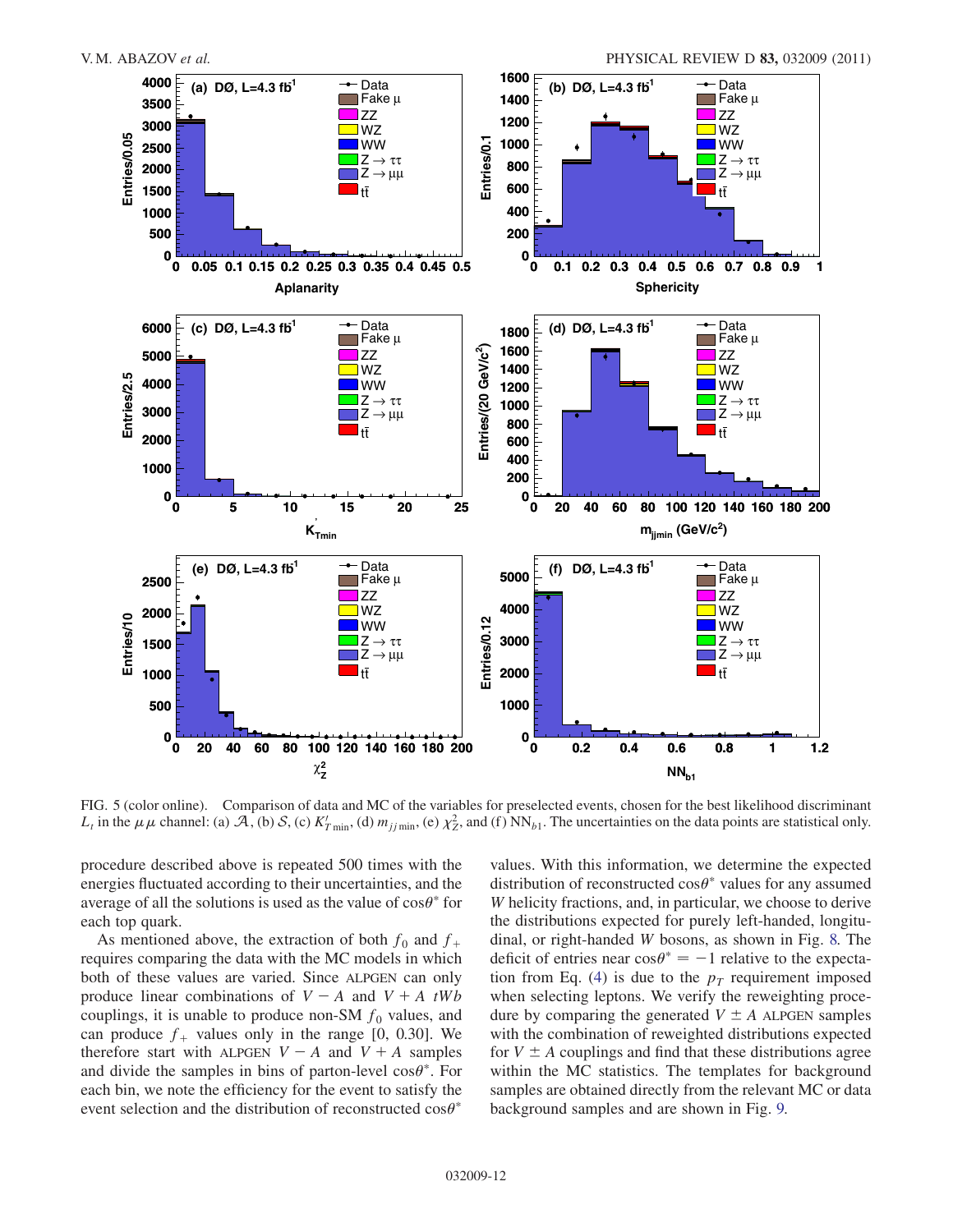<span id="page-12-0"></span>

FIG. 6 (color online). Best  $L_t$  variable for the (a)  $\mu$  + jets and (b)  $e + \text{jets}$  channels. The normalization of the signal and background models is determined by the Poisson maximum likelihood fit to the  $L_t$  distribution. The arrows mark the required  $L_t$  values for events in each channel.

#### VI. MODEL-INDEPENDENT W HELICITY FIT

The W boson helicity fractions are extracted by computing a binned Poisson likelihood  $L(f_0, f_+)$  with the distribution of  $cos\theta^*$  in the data to be consistent with the sum of signal and background templates. The likelihood is a funcsignal and background templates. The likelihood is a function of the W boson helicity fractions  $f_0$  and  $f_+$ , defined as

<span id="page-12-3"></span>
$$
L(f_0, f_+) = \prod_{i=1}^{N_{\text{chan}}} \prod_{j=1}^{N_{\text{bkg},i}} e^{-(n_{b,ij} - \bar{n}_{b,ij})^2/2\sigma_{b,ij}^2} \times \prod_{k=1}^{N_{\text{bins},i}} P(d_{ik}; n_{ik}),
$$
\n(10)

where  $P(d_{ik}; n_{ik})$  is the Poisson probability for observing  $d_{ik}$  events given a mean expectation value  $n_{ik}$ ,  $N_{\text{chan}}$  is the number of channels in the fit (a maximum of five in this analysis:  $e + \text{jets}, \mu + \text{jets}, e\mu, ee, \text{and } \mu\mu$ ),  $N_{\text{bkg},i}$  is the number of background sources in the *i*<sup>th</sup> channel,  $N_{\text{bins},i}$  is<br>the number of hips in the cos<sup>q\*</sup> distribution for any given the number of bins in the  $\cos\theta^*$  distribution for any given<br>channel (plus the number of bins in the  $|\cos\theta^*|$  distribution channel (plus the number of bins in the  $|\cos\theta^*|$  distribution<br>for hadronic W boson decays in the  $\ell +$  jets channels)  $\bar{n}$ . for hadronic W boson decays in the  $\ell$  + jets channels),  $\bar{n}_{b,ij}$ is the nominal number of  $\cos\theta^*$  measurements from the  $i^{\text{th}}$  background contributing to the  $i^{\text{th}}$  channel  $\sigma_i$ ... is the  $j<sup>th</sup>$  background contributing to the  $i<sup>th</sup>$  channel,  $\sigma_{b,ij}$  is the uncertainty on  $\bar{n}_{b,ij}$ ,  $n_{b,ij}$  is the fitted number of  $\cos\theta^*$ <br>measurements for this background d, is the number of measurements for this background,  $d_{ik}$  is the number of



<span id="page-12-1"></span>

FIG. 7 (color online). Best  $L_t$  variable for the (a)  $e\mu$ , (b) ee, and (c)  $\mu \mu$  decay channels. The normalization of the signal and background models is determined by the Poisson maximum likelihood fit to the  $L_t$  distribution. The arrows mark the required  $L_t$  values for events in each channel.

<span id="page-12-2"></span>TABLE IV. Expected background and  $t\bar{t}$  yields, and the num-<br>her of events observed, ofter the selection on  $\bar{t}$  in the  $\ell$  + jets ber of events observed, after the selection on  $L_t$  in the  $\ell$  + jets decay channels.

|                                           | $e + \text{jets}$                                      | $\mu$ + jets                                          |
|-------------------------------------------|--------------------------------------------------------|-------------------------------------------------------|
| Optimized $L_t$ requirement               | >0.58                                                  | > 0.29                                                |
| $t\overline{t}$<br>$W + jets$<br>Multijet | $484.4 \pm 41.4$<br>$111.7 \pm 12.6$<br>$58.1 \pm 3.9$ | $567.2 \pm 47.3$<br>$227.7 \pm 19.2$<br>$4.0 \pm 3.1$ |
| Total                                     | $656.2 \pm 43.4$                                       | $798.9 \pm 51.2$                                      |
| Observed                                  | 628                                                    | 803                                                   |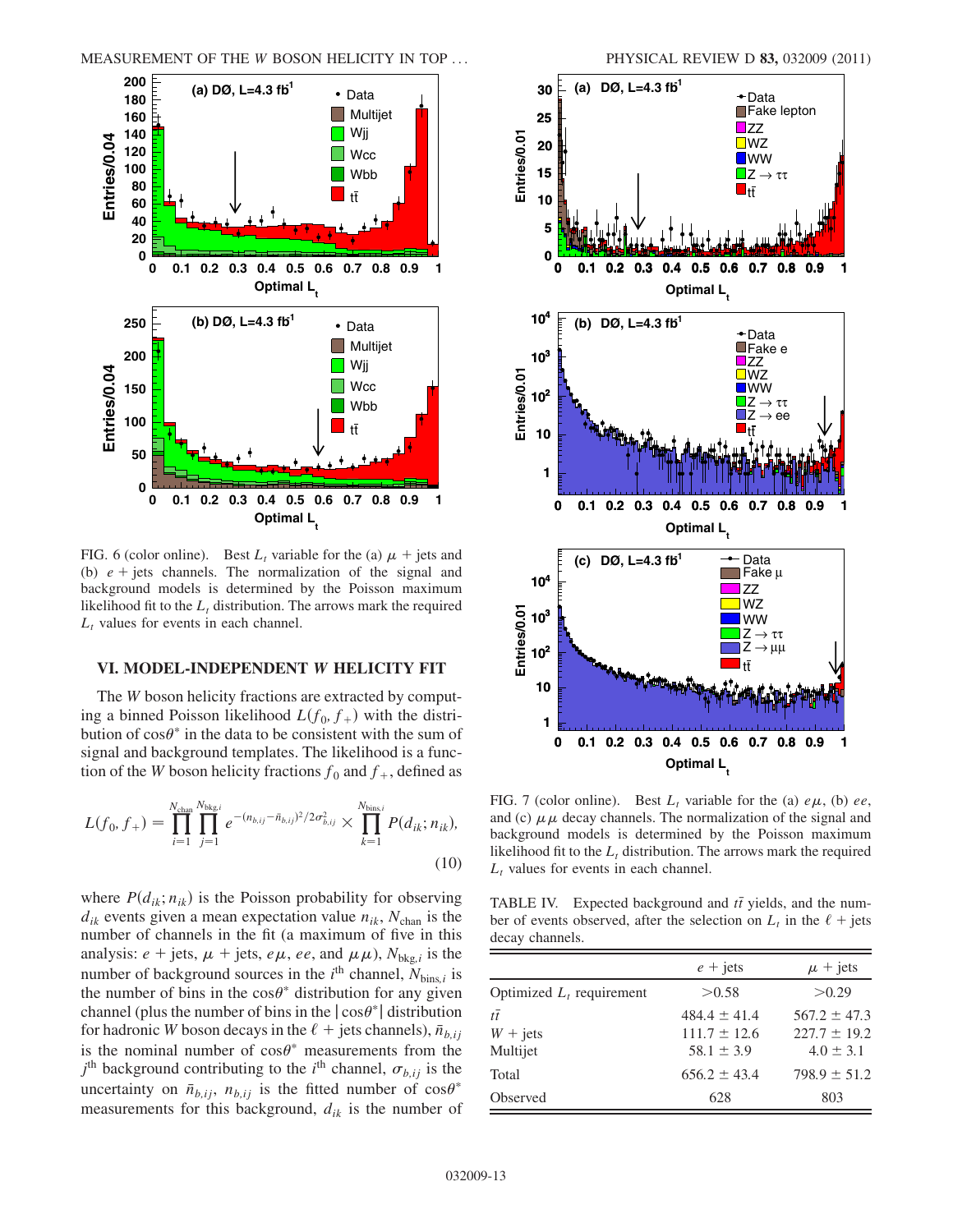data events in the  $k^{\text{th}}$  bin of  $\cos\theta^*$  for the *i*<sup>th</sup> channel, and  $n_{ij}$  is the predicted sum of signal and background events in  $n_{ik}$  is the predicted sum of signal and background events in that bin. The  $n_{ik}$  can be expressed as

$$
n_{ik} = n_{s,i} \frac{\varepsilon_0 f_0 p_{0,ik} + \varepsilon_+ f_+ p_{+,ik} + \varepsilon_-(1 - f_0 - f_+) p_{-,ik}}{f_- \varepsilon_- + f_0 \varepsilon_0 + f_+ \varepsilon_+} + \sum_{j=1}^{N_{bks}} n_{b,ij} p_{b,ijk},
$$
\n(11)

where  $n_{s,i}$  represents the number of  $\cos\theta^*$  measurements<br>from signal events in a given channel, the *n* represent the from signal events in a given channel, the  $p$  represent the probabilities for an event from some source to appear in

<span id="page-13-1"></span>

FIG. 8. Distribution of  $\cos\theta^*$  in  $t\bar{t}$  MC samples that were<br>reweighted to derive the distributions for purely left-handed reweighted to derive the distributions for purely left-handed, longitudinal, or right-handed W bosons. The distribution for leptonically- and hadronically-decaying W bosons in  $\ell$  + jets events are shown in (a) and (b), respectively, and the distribution for dilepton events is shown in (c). For hadronically-decaying W bosons the  $\cos\theta^*$  distribution for left- and right-handed W bosons is identical. All of the distributions are normalized to unity is identical. All of the distributions are normalized to unity.

<span id="page-13-0"></span>TABLE V. Expected background and  $t\bar{t}$  yields, and the number<br>of events observed, ofter the selection on  $\bar{t}$ , in the dilenton decay of events observed, after the selection on  $L_t$  in the dilepton decay channels.

| Source<br>Optimized $L_t$ requirement                     | $e\mu$<br>> 0.28                      | ee<br>> 0.934                                 | $\mu \mu$<br>>0.972              |
|-----------------------------------------------------------|---------------------------------------|-----------------------------------------------|----------------------------------|
| $t\overline{t}$<br>$Z/\gamma^* \rightarrow \ell^+ \ell^-$ | $186.6 \pm 0.4$ 44.5 $\pm$ 0.3<br>N/A | $7.4 \pm 1.0$                                 | $43.6 \pm 0.3$<br>$19.1 \pm 1.3$ |
| $Z/\gamma^* \rightarrow \tau \tau$                        |                                       | $11.2 \pm 3.7$ $0.8 \pm 0.3$                  | $0.35 \pm 0.05$                  |
| <b>WW</b>                                                 |                                       | $5.6 \pm 1.4$ $0.3 \pm 0.1$                   | $0.13 \pm 0.05$                  |
| WZ                                                        |                                       | $1.5 \pm 0.5$ $0.28 \pm 0.04$                 | $0.16 \pm 0.01$                  |
| ZZ.                                                       |                                       | $1.0 \pm 0.5$ $0.34 \pm 0.04$                 | $0.57 \pm 0.04$                  |
| Misidentified jets                                        |                                       | $15.9 \pm 3.1$ $0.54 \pm 0.48$                | $3.7 \pm 2.5$                    |
| Total                                                     |                                       | $221.7 \pm 5.1$ $54.2 \pm 1.2$ $67.7 \pm 3.9$ |                                  |
| Observed                                                  | 193                                   | 58                                            | 68                               |

bin  $k$  for channel  $i$  (as determined from the templates), the subscripts  $0, +$ ,  $-$  refer to the templates for  $t\bar{t}$  events in which the *W* bosons have zero, negative, or positive helicity, and the subscript  $b$ ,  $i$  refers to the templates for the  $i<sup>th</sup>$ background source. The efficiency for a  $t\bar{t}$  event to satisfy<br>the selection criteria depends upon the helicity states of the the selection criteria depends upon the helicity states of the two W bosons in the event; the  $\varepsilon$  are therefore necessary to translate the fractions of events with different helicity states in the selected sample to the fractions that were produced. The quantity  $\varepsilon_{\lambda}$  is defined as

$$
\varepsilon_{\lambda} = \sum_{\lambda'} f_{\lambda'} \varepsilon_{\lambda \lambda'}, \tag{12}
$$

where  $\varepsilon_{\lambda \lambda'}$  is the relative efficiency for events with W bosons in the  $\lambda$  and  $\lambda'$  helicity states to satisfy the selection criteria. The values of  $\varepsilon_{\lambda\lambda'}$  for each  $t\bar{t}$  decay channel are<br>given in Table VI. While performing the fit both f, and f. given in Table [VI.](#page-14-1) While performing the fit, both  $f_0$  and  $f_+$ are allowed to float freely, and the measured W helicity fractions correspond to those leading to the highest likelihood value.

We check the performance of the fit using simulated ensembles of events, with all values of  $f_0$  and  $f_+$  from 0 through 1 as inputs in increments of 0.1, with the sum of  $f_0$  and  $f_+$  not exceeding unity. We simulate input data distributions for the various values by combining the pure left-handed, longitudinal, and right-handed templates in the assumed proportions. In these ensembles, we draw a random subset of the simulated events, with the number of events chosen in each channel fixed to the number observed in data. Within the constant total number of events, the numbers of signal and background events are fluctuated binomially around the expected values. Each of these sets of simulated events is passed through the maximum likelihood fit using the standard  $\cos\theta^*$  templates. We find that the average fit output value is close to the input value the average fit output value is close to the input value across the entire range of possible values for the helicity fractions, with the small differences between the input and output values being consistent with statistical fluctuations in the ensembles. As an example, the set of  $f_0$  and  $f_+$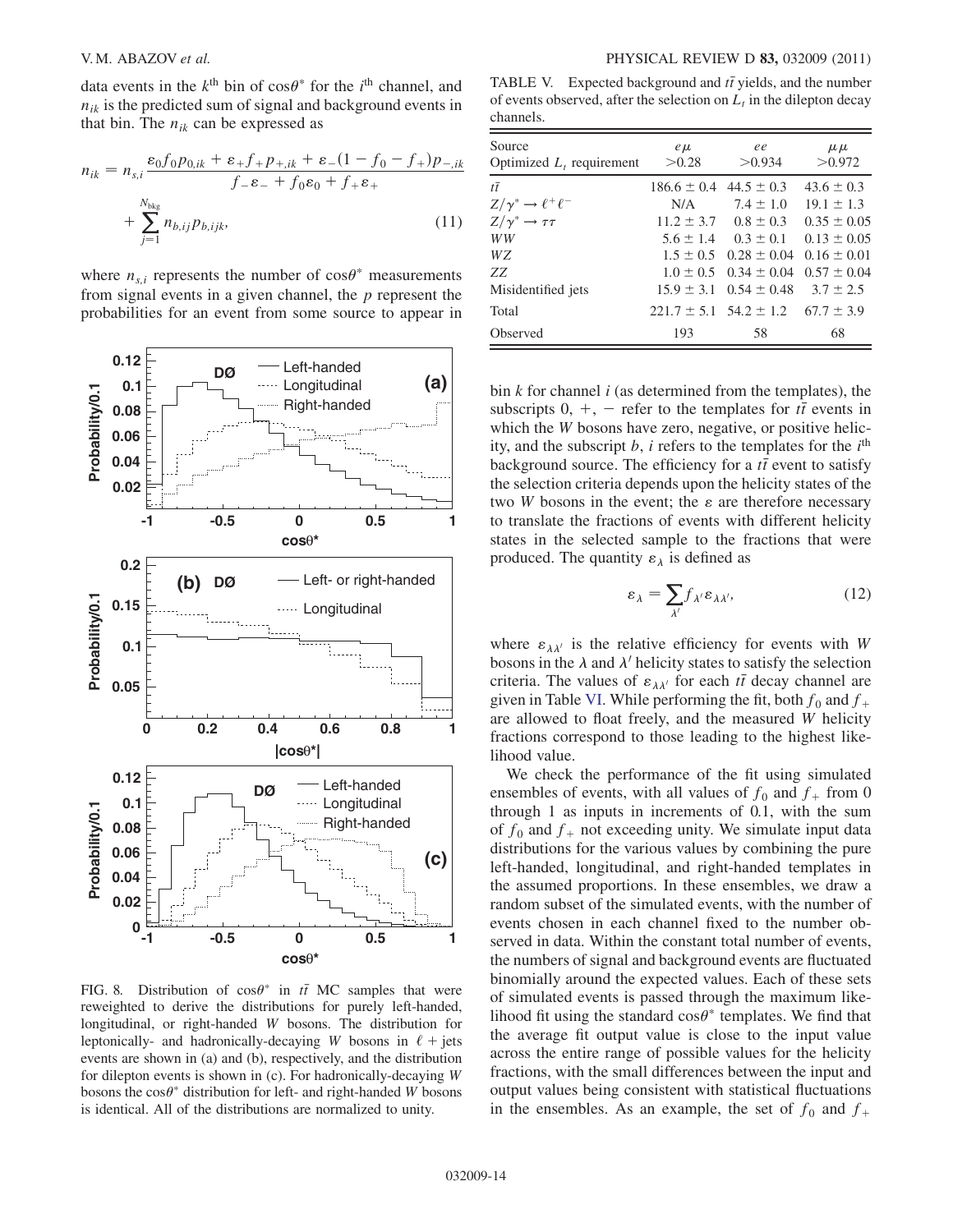<span id="page-14-0"></span>

FIG. 9 (color online). Distribution of  $\cos\theta^*$  in background<br>samples. The distribution for leptonically- and hadronicallysamples. The distribution for leptonically- and hadronicallydecaying W bosons in  $\ell$  + jets events is shown in (a) and (b), respectively, and the distribution for dilepton events is shown in (c). All of the distributions are normalized to the expected yield for each source of background.

values obtained when  $t\bar{t}$  events are drawn in the proportions<br>expected in the SM is shown in Fig. 10 expected in the SM is shown in Fig. [10.](#page-14-2)

## VII. SYSTEMATIC UNCERTAINTIES

Systematic uncertainties are evaluated using simulated event ensembles in which both changes in the background yield and changes in the shape of the  $\cos\theta^*$  templates in signal, and background are considered. The simulated signal and background are considered. The simulated samples from which the events are drawn can be either

<span id="page-14-1"></span>TABLE VI. Efficiencies of different W boson helicity configurations in  $t\bar{t}$  events to pass the selection criteria, relative to the efficiencies for a mixture of  $V = A$  and  $V + A$  events. The the efficiencies for a mixture of  $V - A$  and  $V + A$  events. The indices  $-$ , 0, and  $+$  correspond to the helicity states of the two W bosons, and their order is leptonic W, hadronic W for the  $\ell$  + jets channel, and arbitrary for dilepton channels (where there is no distinction between the two W bosons in the event). Small differences in values in the dilepton channels under interchange of the indices are from variations in MC statistics.

|                    | $e + \text{jets}$ | $\mu$ + jets | $e\mu$ | ee   | $\mu \mu$ |
|--------------------|-------------------|--------------|--------|------|-----------|
| $\varepsilon_{--}$ | 0.76              | 0.73         | 0.67   | 0.68 | 0.68      |
| $\varepsilon_{-0}$ | 0.87              | 0.83         | 0.84   | 0.86 | 0.85      |
| $\varepsilon_{-+}$ | 0.76              | 0.73         | 0.88   | 0.89 | 0.89      |
| $\varepsilon_{0-}$ | 0.94              | 0.95         | 0.85   | 0.86 | 0.87      |
| $\varepsilon_{00}$ | 1.08              | 1.09         | 1.06   | 1.05 | 1.05      |
| $\varepsilon_{0+}$ | 0.94              | 0.95         | 1.10   | 1.05 | 1.05      |
| $\varepsilon_{+-}$ | 0.92              | 0.96         | 0.89   | 0.88 | 0.91      |
| $\varepsilon_{+0}$ | 1.06              | 1.11         | 1.12   | 1.03 | 1.07      |
| $\varepsilon_{++}$ | 0.92              | 0.96         | 1.15   | 0.99 | 1.03      |

the nominal samples or samples in which the systematic effect under study has been shifted away from the nominal value. In general, the systematic uncertainties assigned to  $f_0$  and  $f_+$  are determined by taking an average of the absolute values of the differences in the average fit output absolute values of the differences in the average fit output values between the nominal and shifted  $V - A$  and  $V + A$ samples.

The jet energy scale, jet energy resolution, and jet identification efficiency each have relatively small uncertainties that are difficult to observe above fluctuations in the MC samples. To make the effects more visible, we vary these quantities by  $\pm$  5 standard deviations and then divide<br>the resulting differences in the average fit output by 5 the resulting differences in the average fit output by 5. The top quark mass uncertainty corresponds to shifting

<span id="page-14-2"></span>

FIG. 10. Fit values for  $f_0$  and  $f_+$  obtained with 1000 MC simulations of the W boson helicity measurement. The SM helicity fractions, marked by the star, were taken as input to the simulations. The triangle corresponds to the physically allowed region where  $f_0 + f_+ \leq 1$ .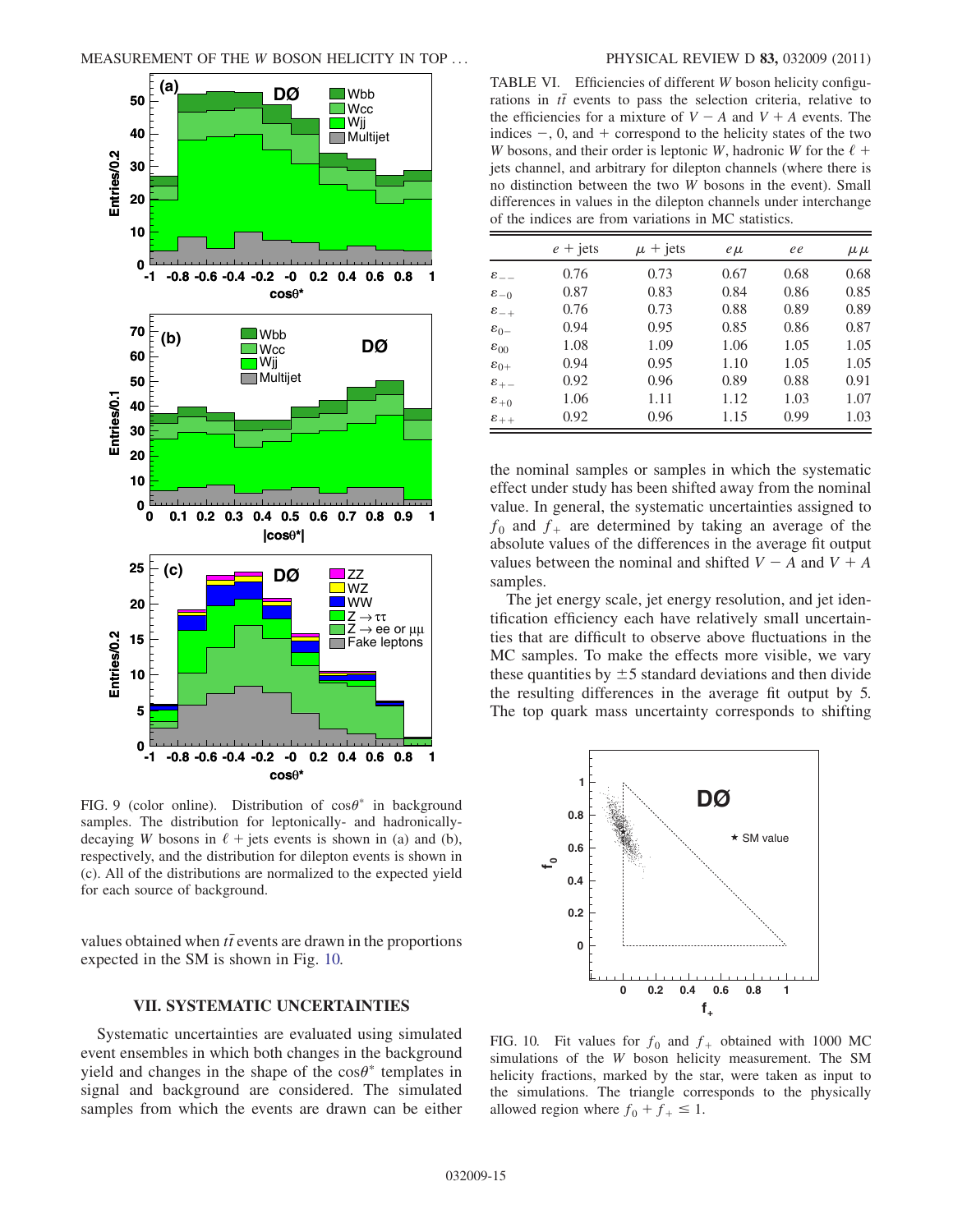<span id="page-15-0"></span>TABLE VII. Summary of the absolute systematic uncertainties on  $f_+$  and  $f_0$ .

| Source                | Uncertainty $(f_+)$ | Uncertainty $(f_0)$ |
|-----------------------|---------------------|---------------------|
| Jet energy scale      | 0.007               | 0.009               |
| Jet energy resolution | 0.004               | 0.009               |
| Jet ID                | 0.004               | 0.004               |
| Top quark mass        | 0.011               | 0.009               |
| Template statistics   | 0.012               | 0.023               |
| $t\bar{t}$ model      | 0.022               | 0.033               |
| Background model      | 0.006               | 0.017               |
| Heavy flavor fraction | 0.011               | 0.026               |
| $b$ fragmentation     | 0.000               | 0.001               |
| <b>PDF</b>            | 0.000               | 0.000               |
| Analysis consistency  | 0.004               | 0.006               |
| Muon ID               | 0.003               | 0.021               |
| Muon trigger          | 0.004               | 0.020               |
| Total                 | 0.032               | 0.060               |

 $m_t$  by 1.4 GeV/ $c^2$ , which is the sum in quadrature of the uncertainty on the world average  $m_t$  (1.1 GeV/ $c^2$ ) and the difference between the world average value  $(173.3 \text{ GeV}/c^2)$  and the value assumed in the analysis (172.5 GeV/ $c^2$ ). We evaluate the contribution of template statistics to the uncertainty by repeating the fit to the data 1000 times, fluctuating the signal and background distributions according to their statistics in each fit. The uncertainties due to the modeling of  $t\bar{t}$  events are separated into<br>several categories and evaluated using special purpose  $MC$ several categories and evaluated using special-purpose MC samples. The uncertainty in the model of gluon radiation is assessed using PYTHIA MC samples in which the amount of gluon radiation is shifted upwards and downwards; the impact of NLO effects is assessed by comparing the default leading-order ALPGEN generator with the NLO generator MC@NLO [[19](#page-17-18)]; the uncertainty in the hadronic showering model is assessed by comparing ALPGEN events showered with PYTHIA and with HERWIG [[20](#page-17-19)]; and lastly, the impact of color reconnection effects is assessed by comparing PYTHIA samples where the underlying event model does and does not include color reconnection. The uncertainty due to data and MC differences in the background  $\cos\theta^*$ <br>distribution is derived by taking the ratio of the data and the distribution is derived by taking the ratio of the data and the MC distribution for a background-enriched sample (defined by requiring that events have low values of  $L_t$ ) and then using that ratio to reweight the distribution of background MC events that satisfy the standard selection. The uncertainty in the heavy flavor content of the background is estimated by varying the fraction of background events with heavy flavor jets by  $\pm 20\%$ . Uncertainties due to the fragmentation of *h* jets are evaluated by comparing the fragmentation of  $b$  jets are evaluated by comparing the default fragmentation model, the Bowler scheme [\[21\]](#page-17-20) tuned to data collected at the CERN LEP collider, with an alternate model tuned to data collected by the SLD collaboration [[22](#page-17-21)]. Uncertainties in the parton distribution functions (PDFs) are estimated using the set of  $2 \times 20$ 

<span id="page-15-1"></span>

FIG. 11 (color online). Comparison of the  $cos\theta^*$  distribution in<br>Run IIb data and the global best-fit model (solid line) and the SM Run IIb data and the global best-fit model (solid line) and the SM (dashed line) for (a) leptonic W boson decays in  $\ell$  + jets events, (b) hadronic W boson decays in  $\ell$  + jets events, and (c) dilepton events.

errors provided for the CTEQ6M [\[23\]](#page-17-22) PDF. The analysis consistency uncertainty reflects the typical difference between the input helicity fractions and the average output values observed in fits to simulated event ensembles. Finally, we include an uncertainty corresponding to muon triggers and identification, as control samples indicate some substantial data/MC discrepancies for the loose selection we use. All the systematic uncertainties are summarized in Table [VII.](#page-15-0)

### VIII. RESULT

Applying the model-independent fit to the Run IIb data, we find

$$
f_0 = 0.739 \pm 0.091 \text{(stat.)} \pm 0.060 \text{(syst.)}
$$
  

$$
f_+ = -0.002 \pm 0.045 \text{(stat.)} \pm 0.032 \text{(syst.)}.
$$
 (13)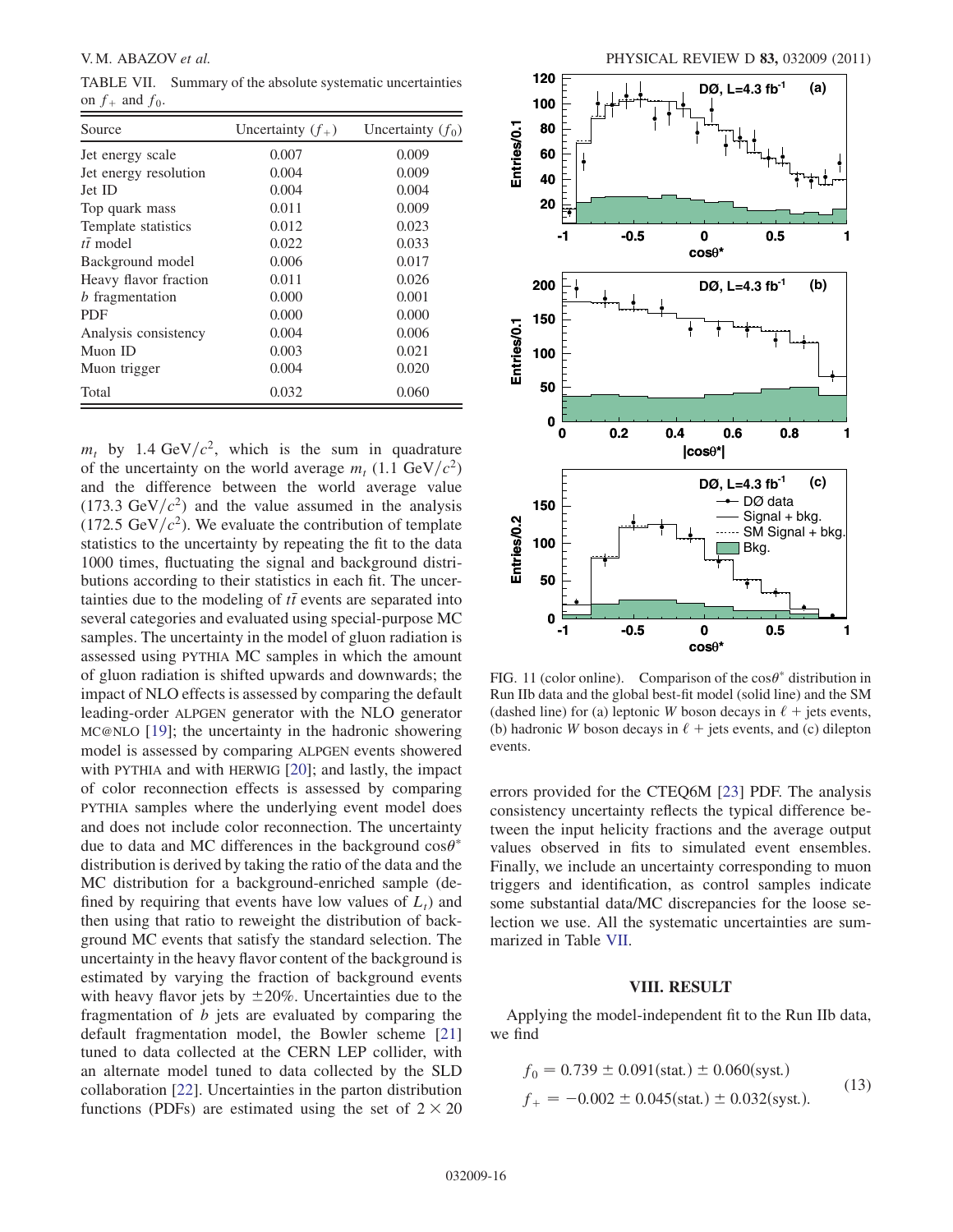

<span id="page-16-0"></span>FIG. 12. Result of the model-independent W boson helicity fit for (a) the Run IIb data sample and (b) the combined Run IIa and Run IIb data sample. In both plots, the ellipses indicate the 68% and 95% C.L. contours, the dot shows the best-fit value, the triangle corresponds to the physically allowed region where  $f_0 + f_+ \le 1$ , and the star marks the expectation from the SM.

The comparison between the best-fit model and the data is shown in Fig. [11,](#page-15-1) and the 68% and 95% C.L. contours in the  $(f_+, f_0)$  plane are shown in Fig. [12\(a\)](#page-16-0). To account for systematic uncertainties, we perform a MC smearing of the L distribution, where the width of the smearing in  $f_0$  and  $f_{+}$  is given by the systematic uncertainty on each helicity fraction and the correlation coefficient of  $-0.83$  between them is taken into account.

To assess the consistency of the result with the SM, we note that the change in  $-\ln L(f_0, f_+)$  [Eq. [\(10\)](#page-12-3)] between the best fit and the SM points is 0.24 considering only statistical uncertainties and 0.16 when systematic uncertainties are included. The probability of observing a greater deviation from the SM due to fluctuations in the data is 78% when only the statistical uncertainty is considered and 85% when both statistical and systematic uncertainties are considered.

We have also split the data sample in various ways to check the internal consistency of the measurement. Using  $\ell$  + jets events only, we find

$$
f_0 = 0.767 \pm 0.117 \text{(stat.)},
$$
  
\n
$$
f_+ = 0.018 \pm 0.061 \text{(stat.)};
$$
\n(14)

and when using only dilepton events we find

$$
f_0 = 0.677 \pm 0.144 \text{(stat.)},
$$
  

$$
f_+ = -0.013 \pm 0.065 \text{(stat.)}.
$$
 (15)

We also divide the sample into events with only electrons  $(e + jets$  and  $ee)$  and events with only muons  $(\mu +$  jets and  $\mu\mu$ ). The results for electrons only are

$$
f_0 = 0.816 \pm 0.142 \text{(stat.)},
$$
  
\n
$$
f_+ = -0.063 \pm 0.066 \text{(stat.)},
$$
\n(16)

and for muons only are

$$
f_0 = 0.618 \pm 0.150 \text{(stat.)},
$$
  
\n
$$
f_+ = 0.130 \pm 0.081 \text{(stat.)}.
$$
\n(17)

Finally, we perform fits in which one of the two helicity fractions is fixed to its SM value. Constraining  $f_0$ , we find

$$
f_{+} = 0.014 \pm 0.025 \text{(stat.)} \pm 0.028 \text{(syst.)}. \tag{18}
$$

We also constrain  $f_{+}$  and measure  $f_{0}$ , finding

$$
f_0 = 0.735 \pm 0.051 \text{(stat.)} \pm 0.051 \text{(syst.)}. \tag{19}
$$

## IX. COMBINATION WITH OUR PREVIOUS MEASUREMENT

To combine this result with the previous measurement from Ref. [[6](#page-17-5)], we repeat the maximum likelihood fit with the earlier and current data samples and their respective MC models, treating them as separate channels in the fit. This is equivalent to multiplying the two-dimensional likelihood distributions in  $f_0$  and  $f_+$  corresponding to the two data sets. We determine the systematic uncertainty on the combined result by treating most uncertainties as correlated (the exception is template statistics) and propagating the uncertainties to the combined result. The results are presented in Table [VIII.](#page-17-23)

The combined result for the entire  $5.4 \text{ fb}^{-1}$  sample is

$$
f_0 = 0.669 \pm 0.078 \text{(stat.)} \pm 0.065 \text{(syst.)},
$$
  

$$
f_+ = 0.023 \pm 0.041 \text{(stat.)} \pm 0.034 \text{(syst.)}.
$$
 (20)